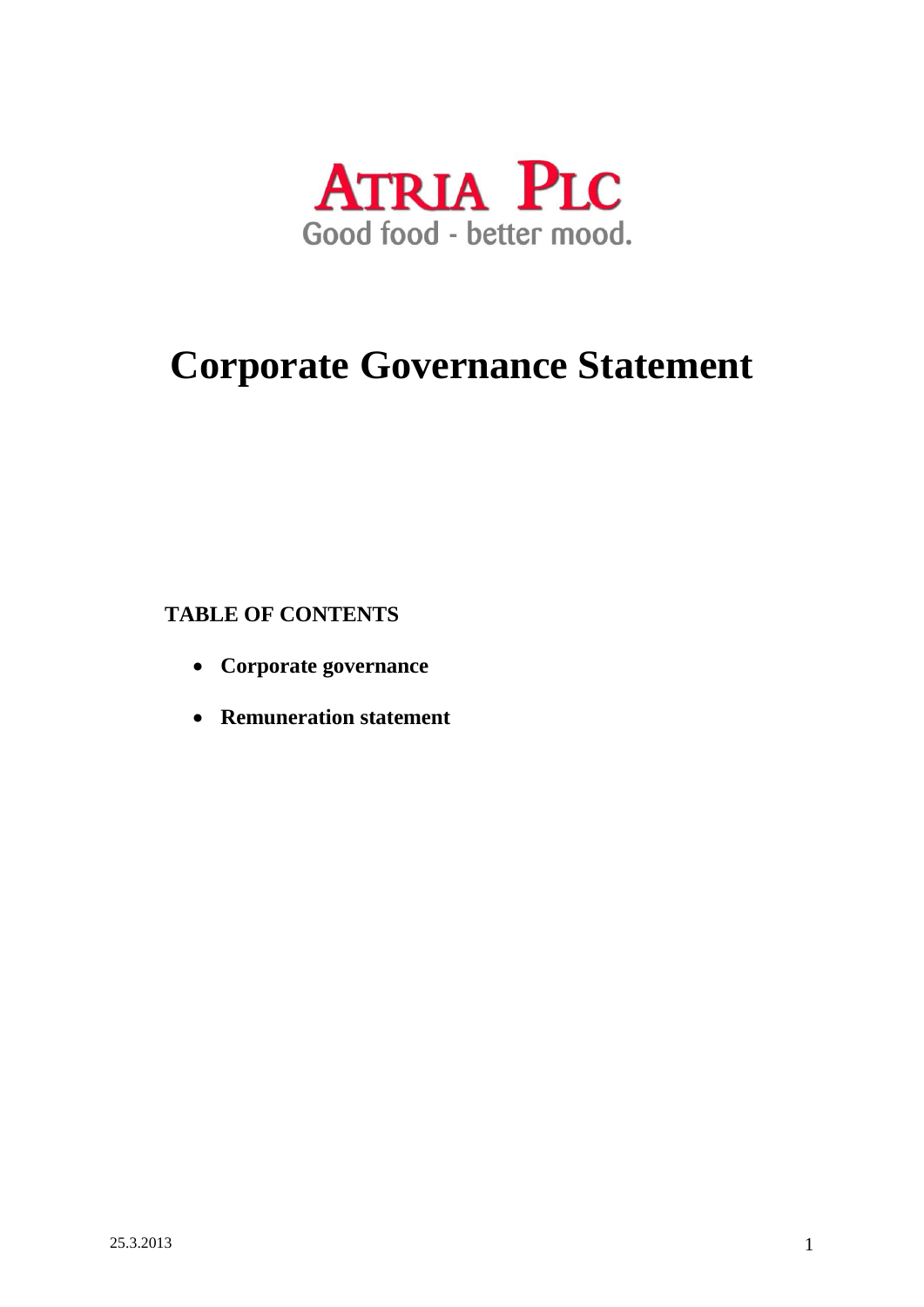

# **Corporate Governance**

## **Atria Plc**

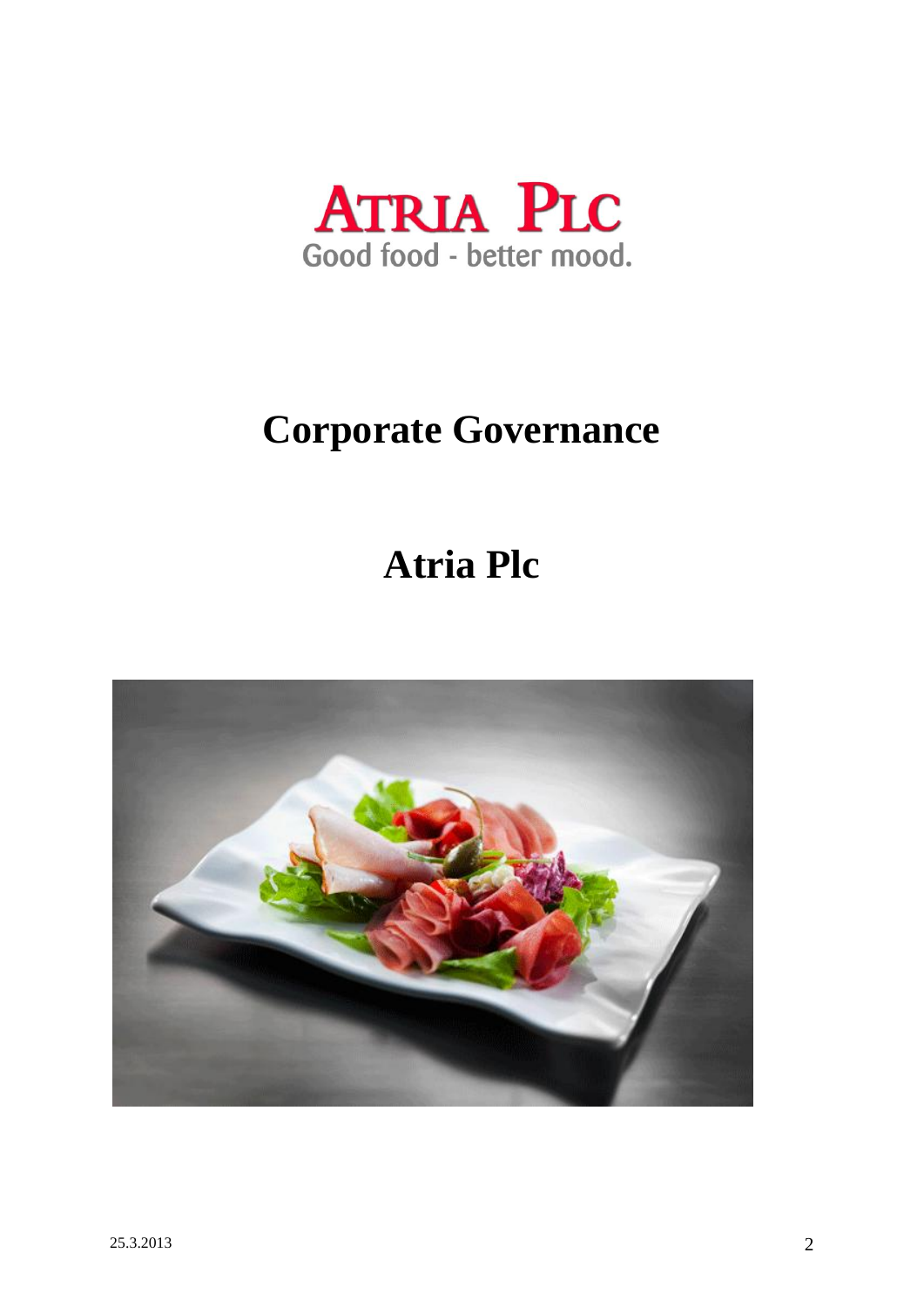### **Remuneration statement**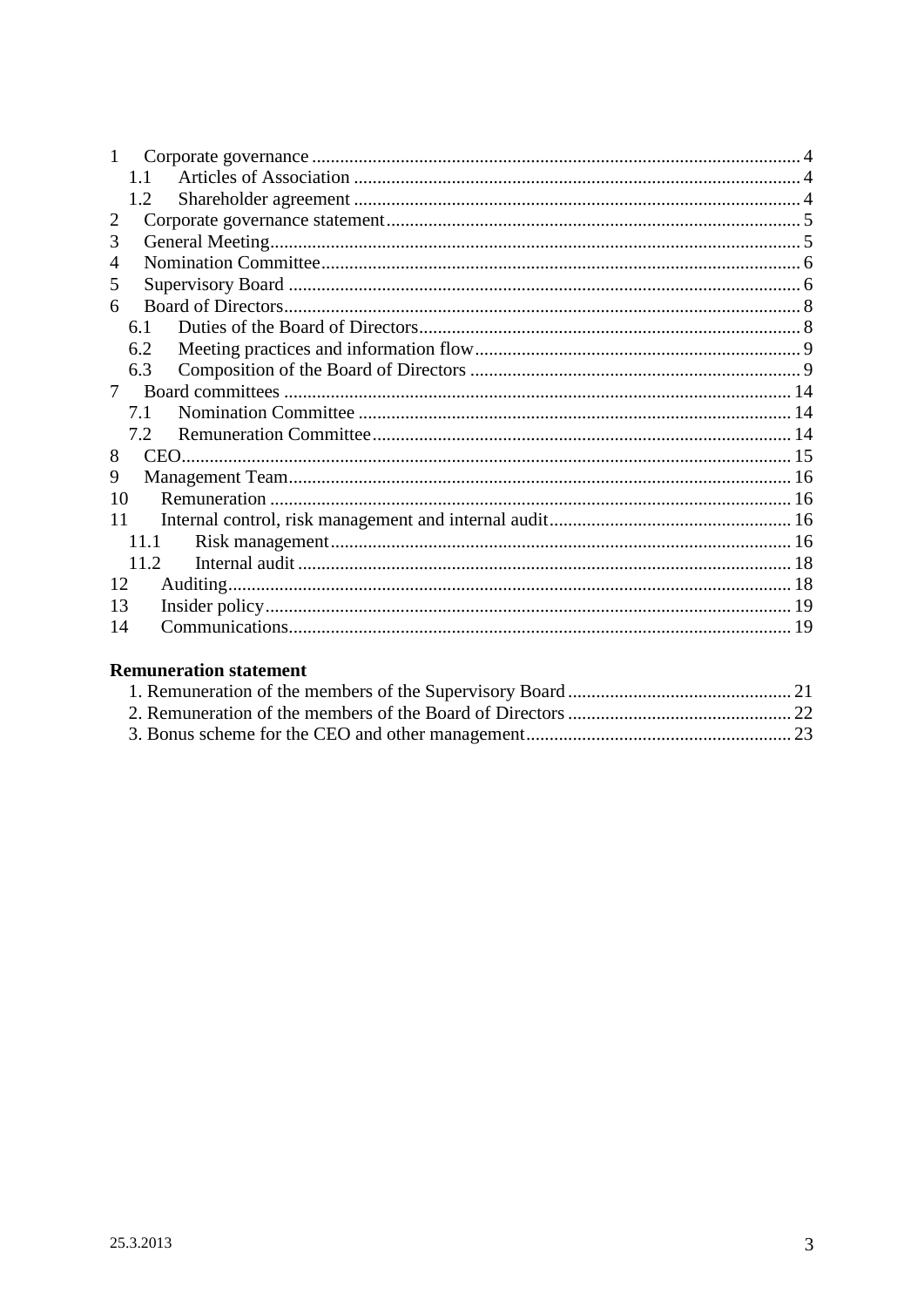## <span id="page-3-0"></span>**1 Corporate governance**

Atria Plc ("Atria" or the "company") is a Finnish public company, and the responsibilities and obligations of its governing bodies are determined by Finnish law. The parent company, Atria Plc, and its subsidiaries constitute the international Atria Group. The company is domiciled in Kuopio.

Responsibility for the administration and operations of Atria Group lies with the governing bodies of the parent, Atria Plc. These are the General Meeting, Supervisory Board, Board of Directors and CEO.

Atria's decision-making and corporate governance are in compliance with the Finnish Limited Liability Companies Act, regulations applied to publicly listed companies, Atria Plc's Articles of Association, the rules of procedure for Atria's Board of Directors and committees, and NASDAQ OMX Helsinki Ltd's rules and guidelines. Atria follows the Finnish Corporate Governance Code ("Corporate Governance Code"). The full Corporate Governance Code may be viewed at [www.cgfinland.fi.](http://www.cgfinland.fi/) In accordance with the Comply or Explain principle, the company departs from the recommendations of the Code as follows:

- The company has a Supervisory Board.
- As an exception to recommendation 10, the term of a Board member is three (3) years in accordance with Atria's Articles of Association.

Atria Plc has prepared a review of the corporate governance system in accordance with the recommendation of the Finnish Corporate Governance Code.

#### <span id="page-3-1"></span>**Articles of Association**

The Articles of Association and the pre-emptive purchase clause can be found in their entirety on the company's website at http://www.atriagroup.com/en/investors/corporategovernance.

#### <span id="page-3-2"></span>**Shareholder agreement**

There is an agreement between two shareholders of Atria – Lihakunta and Itikka Co-operative – according to which they will jointly ensure that both parties are represented in the Supervisory Board in the proportion in which they own Series KII shares in the company. The parties will also ensure that the Chairman of the Supervisory Board and the Vice Chairman of the Board of Directors are nominated by one party and the Chairman of the Board of Directors and the Vice Chairman of the Supervisory Board by the other party.

Regarding the distribution of Board positions, it has been agreed that each of the parties may nominate three ordinary members and their deputy members to the Board of Directors. The agreement also includes stipulations on the mutual proportion of shareholding and on the procedures followed when either party acquires more Series KII shares directly or indirectly. According to the agreement, the acquisition of Series A shares is not considered in the evaluation of the mutual proportion of shareholding.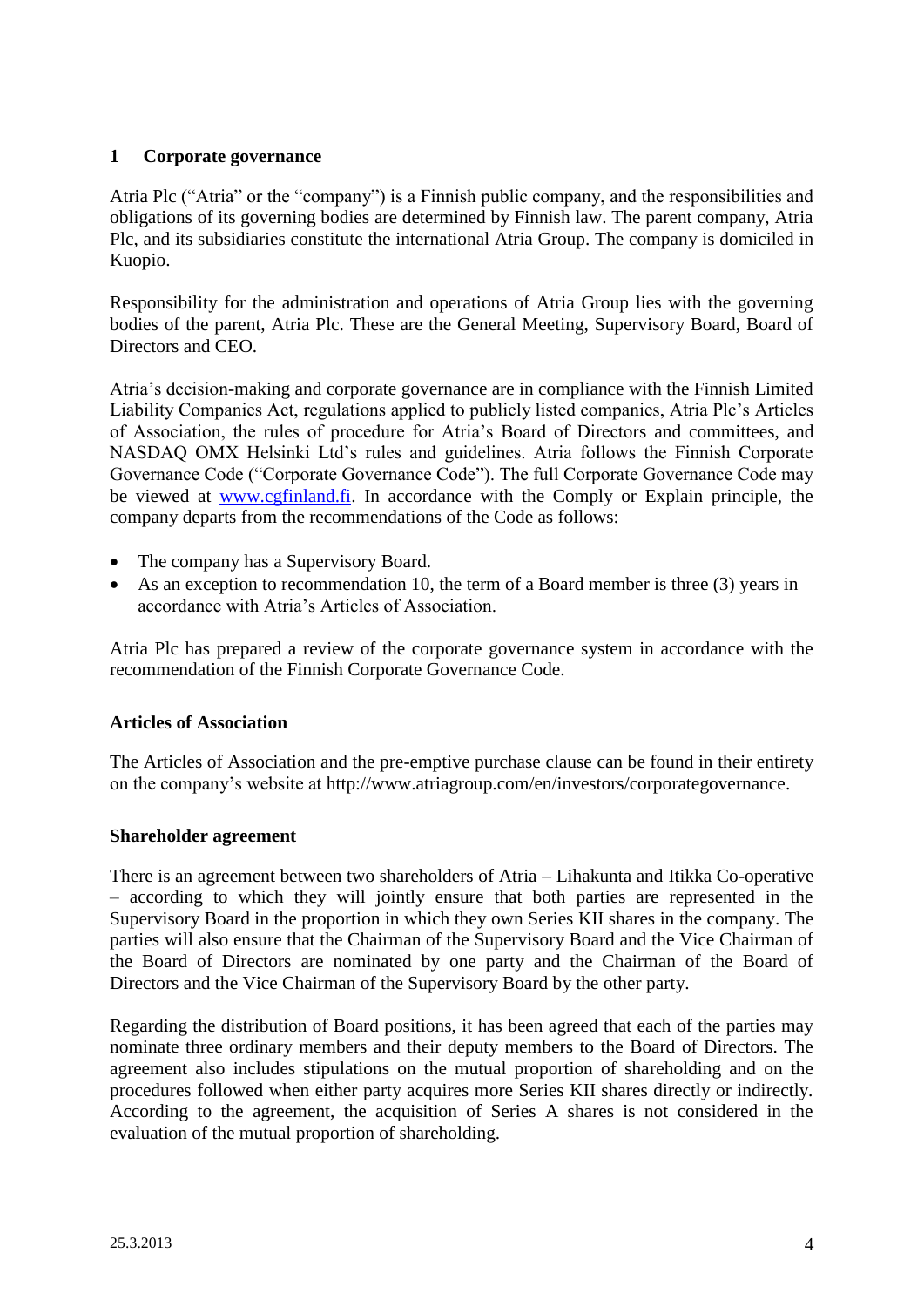Furthermore, there is an agreement between three shareholders of Atria – Lihakunta, Itikka Co-operative and Pohjanmaan Liha – according to which Pohjanmaan Liha will have one representative in the Supervisory Board. The agreement also includes stipulations on Pohjanmaan Liha Co-operative's shareholding.

The company is not aware of any other shareholder agreements.

### <span id="page-4-0"></span>**2 Corporate governance statement**

The full corporate governance statement can be found on the company's website at http://www.atriagroup.com/en/investors/corporategovernance.

## <span id="page-4-1"></span>**3 General Meeting**

The General Meeting is Atria Plc's highest decision-making body. At the General Meeting, shareholders decide on the approval of the financial statements and the use of the profit shown on the balance sheet; discharging of the members of the Board of Directors and of the Supervisory Board, as well as the CEO, from liability; the number of members of the Supervisory Board and of the Board of Directors and their election and remuneration; and the election of one or more auditors and the auditing fees.

The Annual General Meeting is held annually by the end of June on a date designated by the Board of Directors, and the agenda includes the matters to be handled by the Annual General Meeting in accordance with the Articles of Association and any other proposals. An Extraordinary General Meeting may be convened as needed.

Under the Limited Liability Companies Act, a shareholder has the right to have a matter falling within the competence of the General Meeting dealt with by the General Meeting if the shareholder so demands in writing from the Board of Directors well in advance of the meeting, so that the matter can be mentioned in the notice. Where applicable, the shareholder must submit a request to have the matter dealt with by the Annual General Meeting by the date published, for example, on the company's website at [www.atriagroup.com.](http://www.atriagroup.com/) The request, with accompanying justification or proposed resolution, must be sent in writing to Atria Plc, Group Legal Affairs, PO Box 900, FI-60060 ATRIA.

The General Meeting is convened by the Board of Directors. It is held in the company's domicile, Kuopio, or in Helsinki. The notice to convene the General Meeting is communicated by publishing the notice on the company's website and by a stock exchange release at the earliest three (3) months and at the latest three (3) weeks before the General Meeting, however, no later than nine (9) days prior to the record date of the General Meeting. In addition, the Board of Directors may decide to publish the notice, or delivery notification of the notice, in one or more national newspapers determined by the Board, or in some other manner it may decide.

To have the right to participate in a General Meeting, a shareholder must register with the company no later than on the day mentioned in the notice of meeting, which can be no earlier than ten (10) days before the meeting.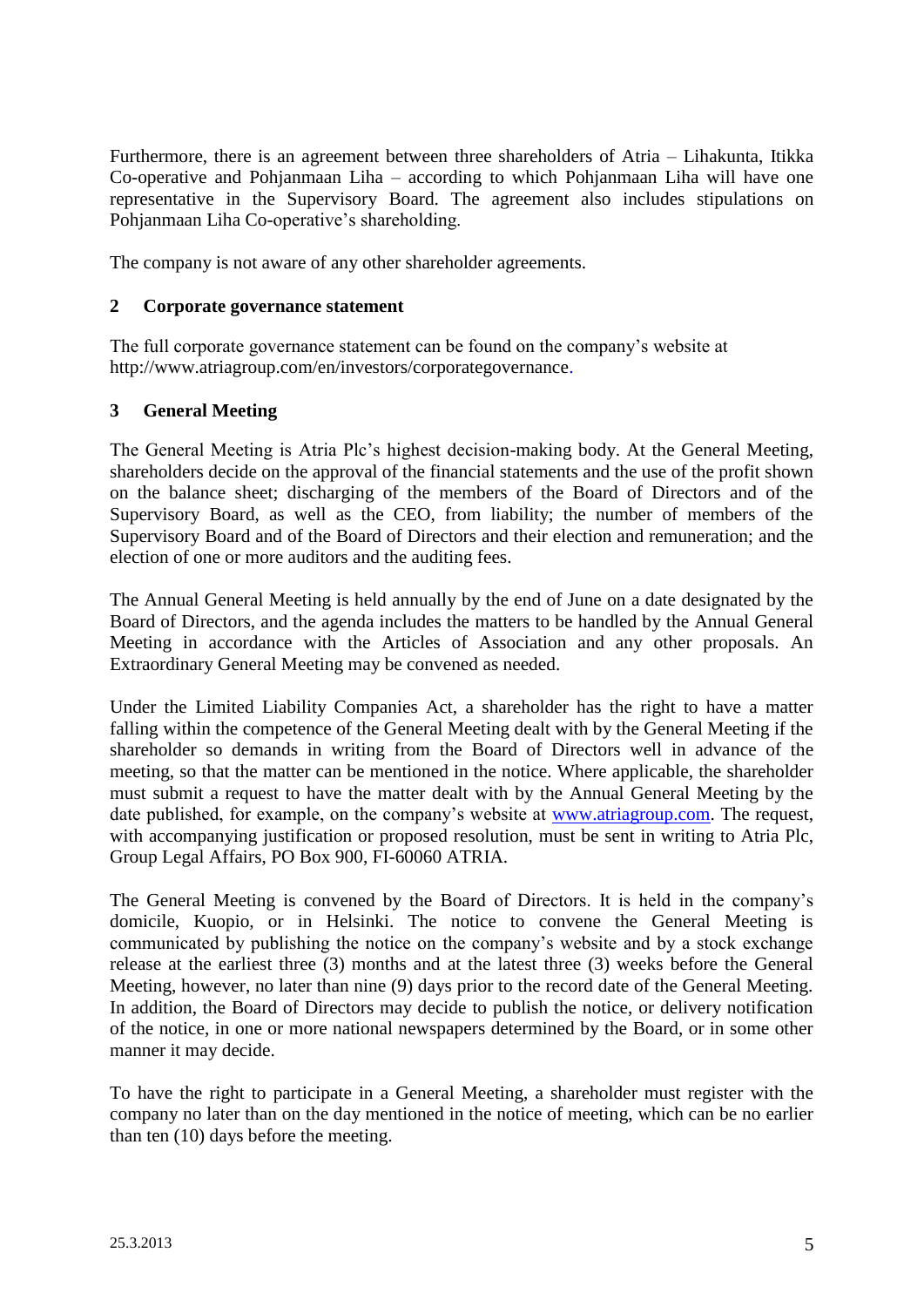The CEO, the Chairman of the Board and the majority of the Board members shall be present at the General Meeting, and also auditors shall be present at the Annual General Meeting. A first-time candidate for the Supervisory Board or the Board of Directors shall be present at the General Meeting where the decision on his or her appointment is made, unless there is a weighty reason for his or her absence.

## <span id="page-5-0"></span>**4 Nomination Committee**

Atria Plc's General Meeting has appointed the Nomination Committee to prepare proposals concerning the election and remuneration of Board members for the next Annual General Meeting.

Shareholders or their representatives who own Series KII shares as well as the largest holder of Series A shares who does not own Series KII shares or a representative thereof shall be elected to the Nomination Committee in accordance with the situation in early November preceding the next General Meeting. The right to nominate a representative to the Nomination Committee is determined in accordance with the shareholder register maintained by Euroclear Finland Ltd in accordance with the situation on the first banking day of the November preceding the Annual General Meeting. The Chairman of the Board of Directors shall also be appointed to the Nomination Committee as an expert member.

If a shareholder does not wish to exercise his or her right to nominate a member, the right will be transferred to the next largest Series A shareholder as per the shareholder register who would not otherwise have the right to nominate a member. If a shareholder who is obligated to notify of certain changes in shareholding when necessary under the Finnish Securities Markets Act presents a written request to the company's Board of Directors by the end of October, the holdings of corporations or foundations controlled by such shareholder, or the shareholders' holdings in several funds or registers, are added up when calculating voting rights.

The Nomination Committee is convened by the Chairman of the Board of Directors and the Committee elects a Chairman from amongst its members. The Nomination Committee shall present its proposal to the Board of Directors by the first day of the February preceding the Annual General Meeting.

## <span id="page-5-1"></span>**5 Supervisory Board**

In accordance with Atria Plc's Articles of Association, the company has a Supervisory Board elected by the General Meeting. The Supervisory Board consists of a minimum of 18 and a maximum of 21 members, who are elected for terms of three years. A person aged sixty-five (65) or older cannot be elected to the Supervisory Board. The Supervisory Board elects a Chairman and a Vice Chairman from amongst its members for terms of one year. The Supervisory Board meets three times a year on average.

The duties of the Supervisory Board are specified in the Limited Liability Companies Act and Atria Plc's Articles of Association. The key duties of the Supervisory Board are as follows:

Supervising the administration of the company by the Board of Directors and the CEO.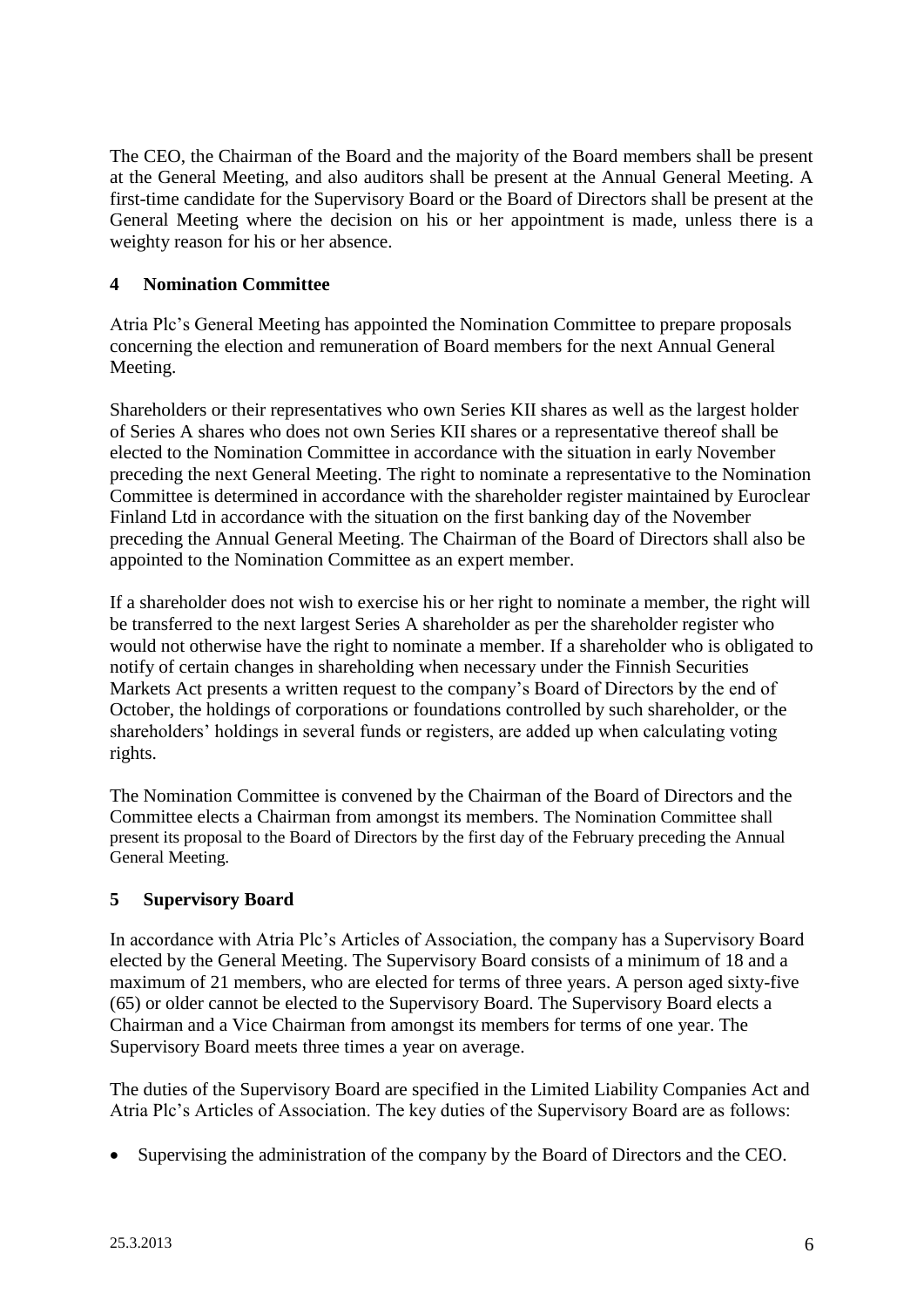- Providing instructions to the Board of Directors on matters that are of far-reaching consequence or important in principle.
- Submitting its statement on the financial statements and auditors' report to the Annual General Meeting.

Shareholders of the company representing more than 50% of the votes have expressed their satisfaction with the current model based on the Supervisory Board because it brings a farreaching perspective on the company's operations and decision-making.

In 2012, the members of Atria Plc's Supervisory Board were as follows:

#### Chairman of the Supervisory Board:

• Ari Pirkola born 1959, Farmer, member since 2008

Vice Chairman of the Supervisory Board:

Juho Anttikoski born 1970, Farmer, member since 2009

#### Members:

- Mika Asunmaa born 1970, Farmer, member since 2005
- Lassi-Antti Haarala born 1966, Agrologist, Farmer, member since 2002
- Jussi Hantula born 1955, Agrologist, Farmer, member since 2012
- Juhani Herrala born 1959, Farmer, member since 2002
- Henrik Holm born 1966, Farmer, member since 2002
- Veli Hyttinen born 1973, Agrologist, Farmer, member since 2010
- Pasi Ingalsuo born 1966, Agrologist, Farmer, member since 2004
- Juha Kiviniemi born 1972, MSc (Agric.), Farmer, member since 2010
- Teuvo Mutanen born 1965, Provincial Secretary, Agricultural Entrepreneur, member since 2007
- Mika Niku born 1970, Farmer, member since 2009
- 
- Heikki Panula born 1955, MSc (Agric.), Farmer, member since 2005
- Pekka Parikka born 1951, Farmer, member since 2008
- Juho Partanen born 1962, Farmer, member since 2011
- Jari Puutio born 1962, Farmer, member since 2012
- Juho Tervonen born 1950, Farmer, member since 2001
- Tomi Toivanen born 1954, Farmer, member since 2009
- Timo Tuhkasaari born 1965, Farmer, member since 2002.

All members of Atria Plc's Supervisory Board are members of the administrative bodies of the company's principal owners – Lihakunta, Itikka Co-operative and Pohjanmaan Liha Cooperative. All members of the Supervisory Board are independent of the company and dependent on significant shareholders.

In 2012, Atria Plc's Supervisory Board met four (4) times, and the average attendance percentage of the members was 94.74.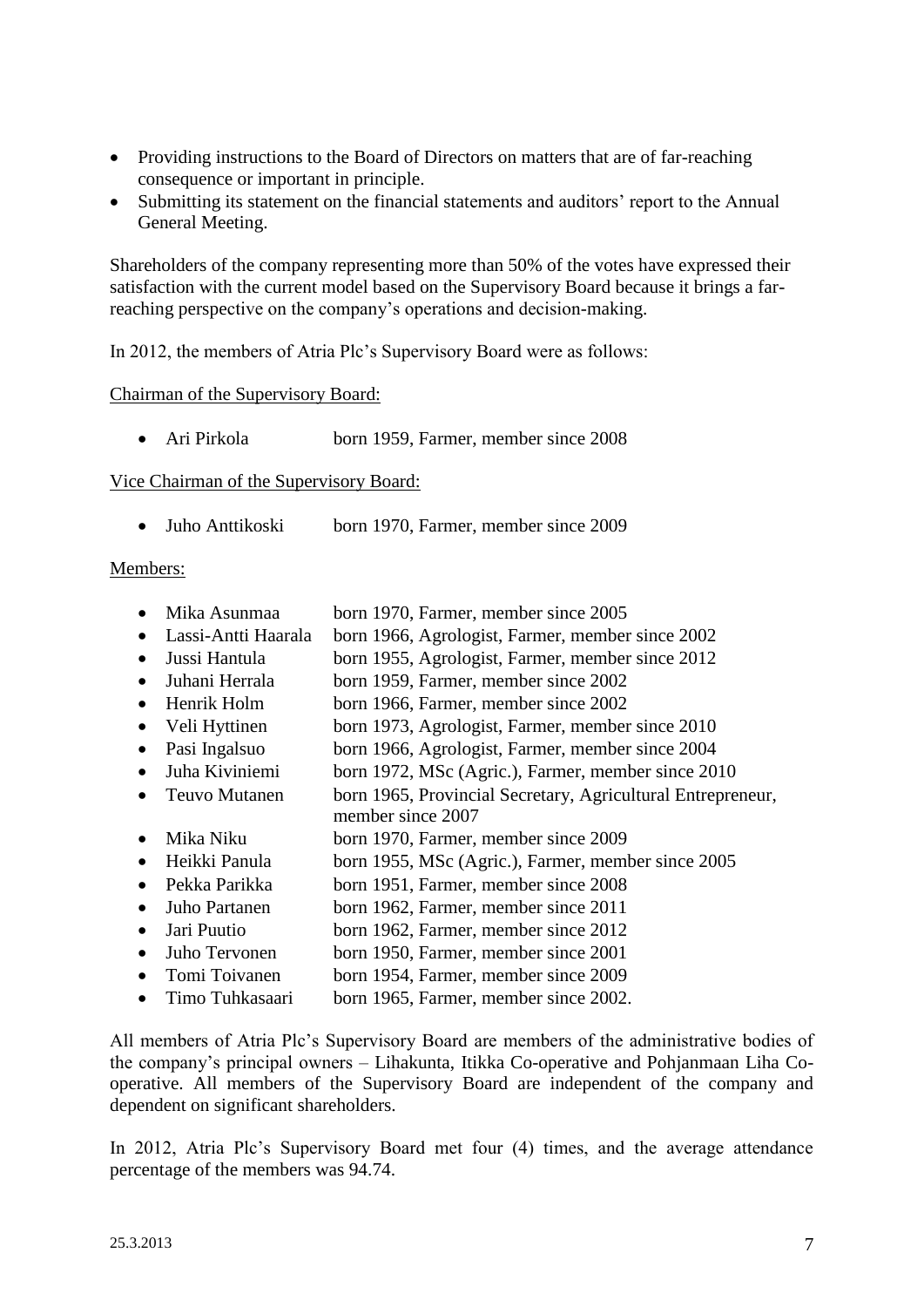The Supervisory Board's share ownership in the company is available on the company's website under [Insider Register.](http://www.atriagroup.com/sijoittajat/HallintoJaJohtaminen/sisapiiri/Sivut/default.aspx)

## <span id="page-7-0"></span>**6 Board of Directors**

In accordance with the Articles of Association, Atria's Board of Directors has a minimum of five and a maximum of seven members. The term of office of a member of Atria's Board of Directors differs from the term of one year specified in recommendation 10. As per the Articles of Association, the term of a member of the Board of Directors is three (3) years. Shareholders representing more than 50% of the votes have stated that the term of three (3) years is appropriate for the long-term development of the company and have not seen the need to shorten the term from that specified in the Articles of Association.

## <span id="page-7-1"></span>**Duties of the Board of Directors**

Atria's Board of Directors shall ensure the appropriate organisation of the company's administration, operations, accounting and asset management supervision. To this end, the Board of Directors has adopted written rules of procedure concerning the duties of the Board, the matters to be dealt with, meeting practices and the decision-making procedure. According to these rules, the Board of Directors discusses and decides on significant matters related to the company's strategy, investments, organisation and financing. The rules of procedure lay down the following key duties for the Board of Directors:

- Approving the strategic goals and guidelines for the Group and its business areas
- Approving the budgets and business plans for the Group and its business areas
- Deciding on the investment plan for each calendar year and approving major investments (i.e., investments exceeding one million euros)
- Approving major M&A and restructuring operations
- Approving the Group's operating principles for important elements of management and supervision
- Discussing and adopting interim reports and financial statements
- Preparing the items to be dealt with at General Meetings and ensuring that decisions are implemented
- Approving the audit plan for internal auditing
- Appointing the CEO and deciding on his or her remuneration and other benefits
- Approving, at the CEO's proposal, the hiring of his or her direct subordinates and the principal terms of their employment contracts
- Approving the organisational structure and the key principles of incentive schemes
- Monitoring and evaluating the CEO's performance
- Deciding on other matters that are important in view of the size of the Group and that are not part of day-to-day operations, such as considerable expansion or contraction of business or other material changes in operations, and the sale and pledging of fixed assets
- Deciding on other matters which, under the Limited Liability Companies Act, fall within the remit of the Board of Directors
- Performing the Audit Committee's duties referred to in recommendation 27 of the Corporate Governance Code.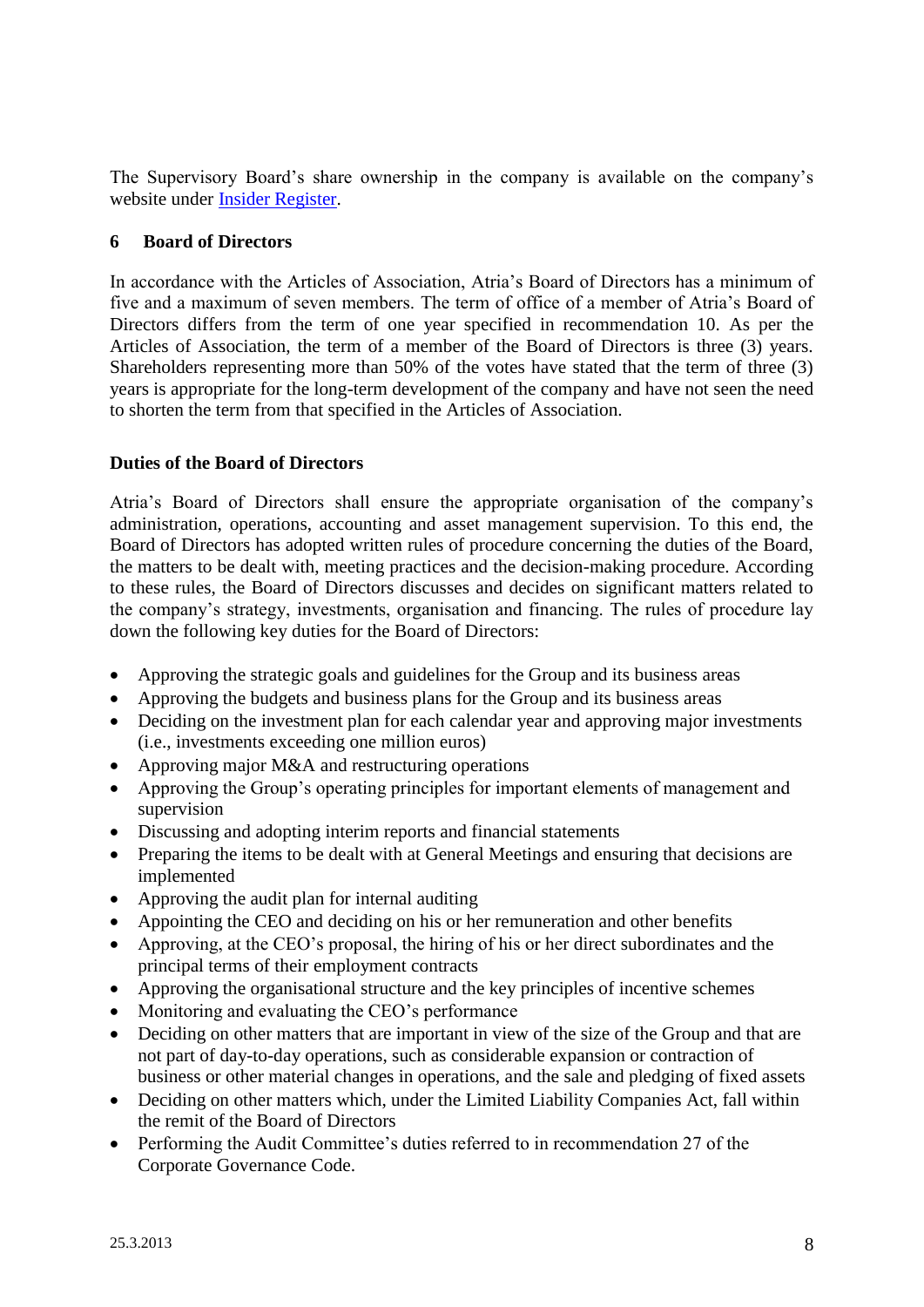The Board of Directors regularly assesses its operations and working methods through selfevaluation once a year.

#### <span id="page-8-0"></span>**Meeting practices and information flow**

The Board of Directors meets at regular intervals about 10 times during the term in accordance with a separate meeting schedule confirmed in advance by the Board, and when necessary. In 2012, the Board of Directors met fifteen (15) times. The average meeting attendance percentage of the members of the Board of Directors was 96.2.

During the meetings of the Board of Directors, the CEO gives a review of the financial situation of the Group. The review also covers forecasts, investments and organisational changes, and all other important issues from the point of view of the Group.

The following reports are reviewed in each regular meeting:

- Report on the development of the company's business operations for each business area
- Report on measures taken between Board meetings.

The agenda of the meeting shall be delivered to the members of the Board of Directors no later than one week before the meeting. The meeting material shall be prepared by the CEO and the secretary of the Board of Directors according to the instructions provided by the Chairman. The meeting material shall be delivered to the members no later than three days before the meeting.

| <b>Name</b>                       | Paavola Seppo Felix, Chairman                                                                                                                                                                                                                                                                                                                                                                                        |
|-----------------------------------|----------------------------------------------------------------------------------------------------------------------------------------------------------------------------------------------------------------------------------------------------------------------------------------------------------------------------------------------------------------------------------------------------------------------|
| Year of birth                     | 1962                                                                                                                                                                                                                                                                                                                                                                                                                 |
| Education                         | Agrologist (secondary school graduate)                                                                                                                                                                                                                                                                                                                                                                               |
| Main occupation                   | Farmer                                                                                                                                                                                                                                                                                                                                                                                                               |
| Relevant work<br>experience       | Farm advisor at Rural Centre of Central Ostrobothnia 1991–1996<br>Agricultural entrepreneur 1996–                                                                                                                                                                                                                                                                                                                    |
| Member of the Board<br>since      | 3.5.2012                                                                                                                                                                                                                                                                                                                                                                                                             |
| Current key positions of<br>trust | Member of the Supervisory Board of Itikka Co-operative 2000 –<br>$2008$ , vice-chairman $2008 - 2012$ and chairman of the<br>Supervisory Board of Itikka Co-operative 2012 -<br>Chairman of the Board of Directors of Kaustinen Co-operative<br>Bank 2002 -<br>Member of the Board of Directors of Pellervo Confederation of<br>Finnish Co-operatives 2012 -<br>Member of the Co-operative Advisory Committee 2012 - |
| Expired key positions of<br>trust | Member $2006 - 2009$ and vice-chairman $2009 - 2012$ of the<br>Supervisory Board of Atria Plc                                                                                                                                                                                                                                                                                                                        |
| Independency                      | Independent of the company and dependent on significant                                                                                                                                                                                                                                                                                                                                                              |

#### <span id="page-8-1"></span>**Composition of the Board of Directors**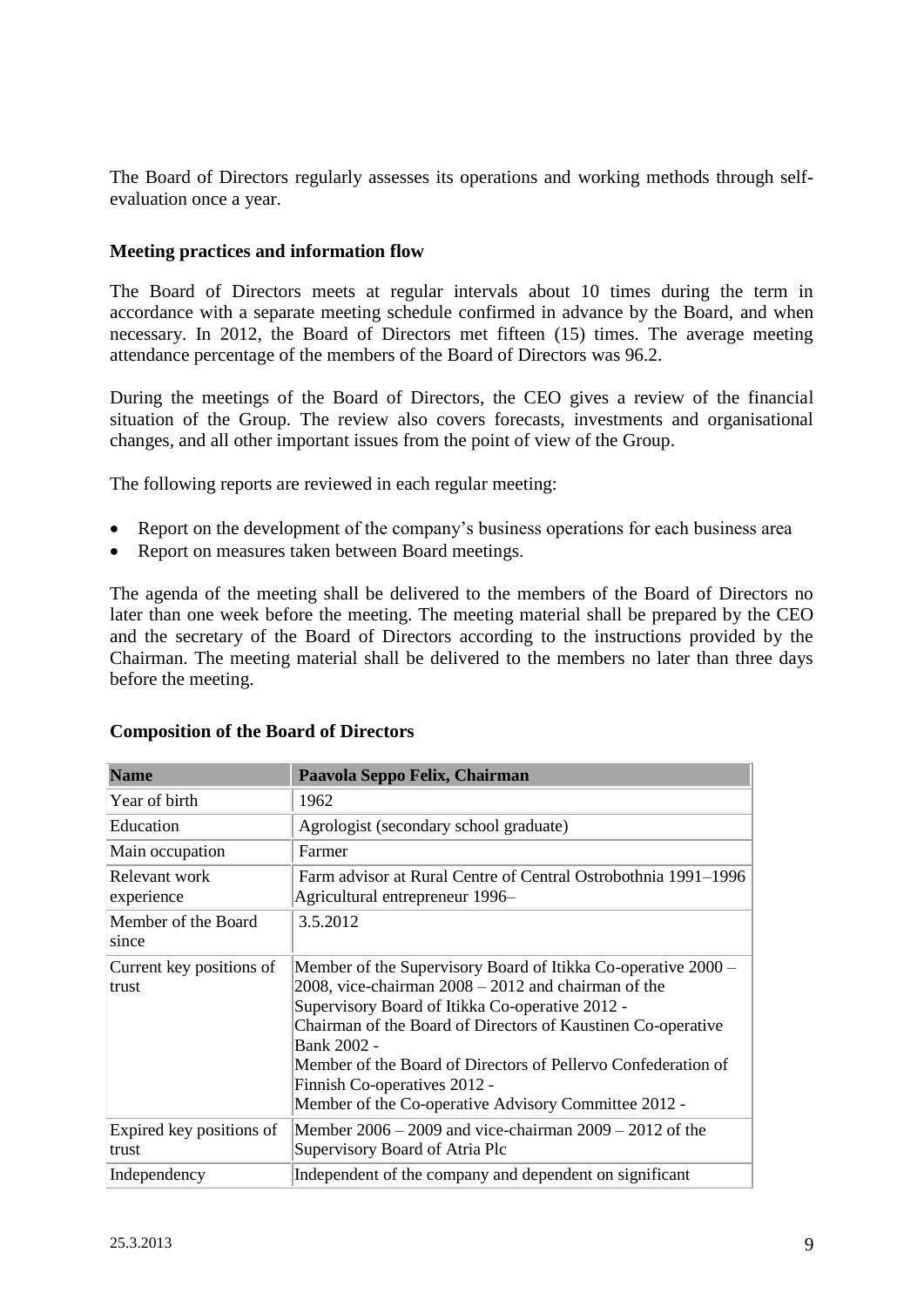|                                      | shareholders                                                                    |
|--------------------------------------|---------------------------------------------------------------------------------|
| Share ownership in the<br>company    | The information is updated on Atria's website under <b>Insider</b><br>Register. |
| Share-based rights in the<br>company | None                                                                            |

| <b>Name</b>                          | Komulainen Timo Juhani, Vice Chairman                                                                                                                                                                                                                                                                                                         |
|--------------------------------------|-----------------------------------------------------------------------------------------------------------------------------------------------------------------------------------------------------------------------------------------------------------------------------------------------------------------------------------------------|
| Year of birth                        | 1953                                                                                                                                                                                                                                                                                                                                          |
| Education                            | Agrologist                                                                                                                                                                                                                                                                                                                                    |
| Main occupation                      | Farmer                                                                                                                                                                                                                                                                                                                                        |
| Relevant work<br>experience          | Positions of trust                                                                                                                                                                                                                                                                                                                            |
| Member of the Board<br>since         | 1993                                                                                                                                                                                                                                                                                                                                          |
| Current key positions of<br>trust    | Member 1988 – 1996 and chairman 1996 - of the Board of<br>Directors of Lihakunta<br>Vice-chairman $2000 - 2003$ and chairman 2003- of the Board of<br>Directors of A-Farmers Ltd<br>Chairman of the Board of Directors of A-Rehu Oy 2004 -<br>Member 1984 – 1995 and vice chairman 1995 - of the Board of<br>Directors of Jukola Co-operative |
| Independency                         | Independent of the company and dependent on significant<br>shareholders                                                                                                                                                                                                                                                                       |
| Share ownership in the<br>company    | The information is updated on Atria's website under <i>Insider</i><br>Register.                                                                                                                                                                                                                                                               |
| Share-based rights in the<br>company | None                                                                                                                                                                                                                                                                                                                                          |

| <b>Name</b>                          | Heikkilä Tuomo Juhani                                                           |
|--------------------------------------|---------------------------------------------------------------------------------|
| Year of birth                        | 1948                                                                            |
| Education                            | Farm school                                                                     |
| Main occupation                      | Farmer                                                                          |
| Relevant work<br>experience          | Positions of trust                                                              |
| Member of the Board<br>since         | 1996                                                                            |
| Current key positions of<br>trust    | Member of the Board of Directors of Lihakunta 1996 - 2012                       |
| Independency                         | Independent of the company and dependent on significant<br>shareholders         |
| Share ownership in the<br>company    | The information is updated on Atria's website under <i>Insider</i><br>Register. |
| Share-based rights in the<br>company | None                                                                            |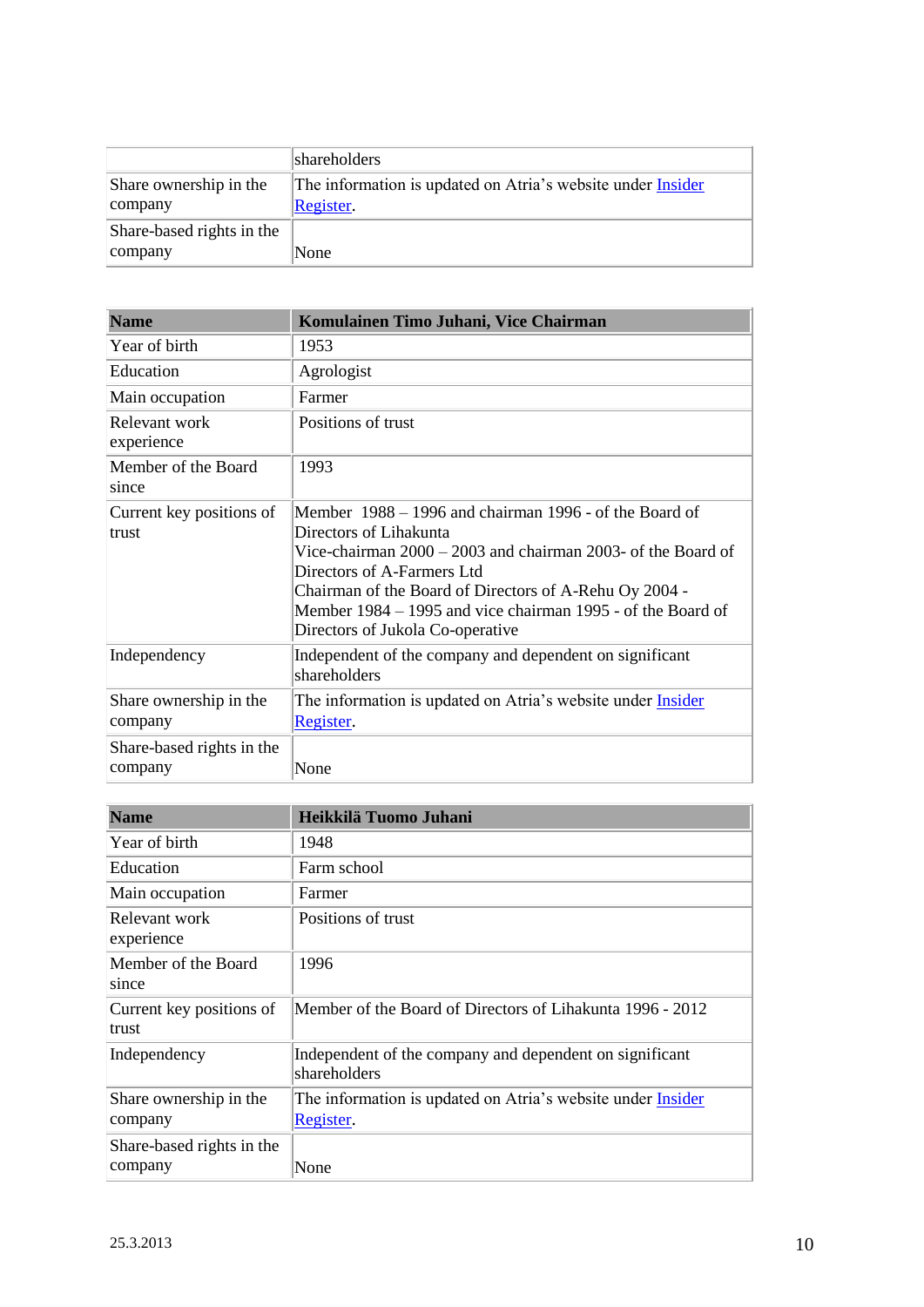| <b>Name</b>                          | <b>Kaarto Esa</b>                                                                                                                                                                                                                                                                                                                                                                                                        |
|--------------------------------------|--------------------------------------------------------------------------------------------------------------------------------------------------------------------------------------------------------------------------------------------------------------------------------------------------------------------------------------------------------------------------------------------------------------------------|
| Year of birth                        | 1959                                                                                                                                                                                                                                                                                                                                                                                                                     |
| Education                            | MSc (Agr.)                                                                                                                                                                                                                                                                                                                                                                                                               |
| Main occupation                      | Farmer                                                                                                                                                                                                                                                                                                                                                                                                                   |
| Relevant work<br>experience          | Farmer                                                                                                                                                                                                                                                                                                                                                                                                                   |
| Member of the Board<br>since         | 2009                                                                                                                                                                                                                                                                                                                                                                                                                     |
| Current key positions of<br>trust    | Member 2002 – and Chairman 2009- of the Board of Directors of<br>Itikka Co-operative<br>Member 2004- and Vice Chairman 2009- of the Board of<br>Directors of A-Farmers Ltd<br>Vice Chairman of the Board of Directors of A-Rehu Oy 2009-<br>Member of the Board of Directors of Feedmix Oy 2009-<br>Member of the Board of Directors of Rehukanava Oy 2009-<br>Chairman of the Board of Directors of Suurusrehu Oy 2009- |
| Independency                         | Independent of the company and dependent on significant<br>shareholders                                                                                                                                                                                                                                                                                                                                                  |
| Share ownership in the<br>company    | The information is updated on Atria's website under <i>Insider</i><br>Register.                                                                                                                                                                                                                                                                                                                                          |
| Share-based rights in the<br>company | None                                                                                                                                                                                                                                                                                                                                                                                                                     |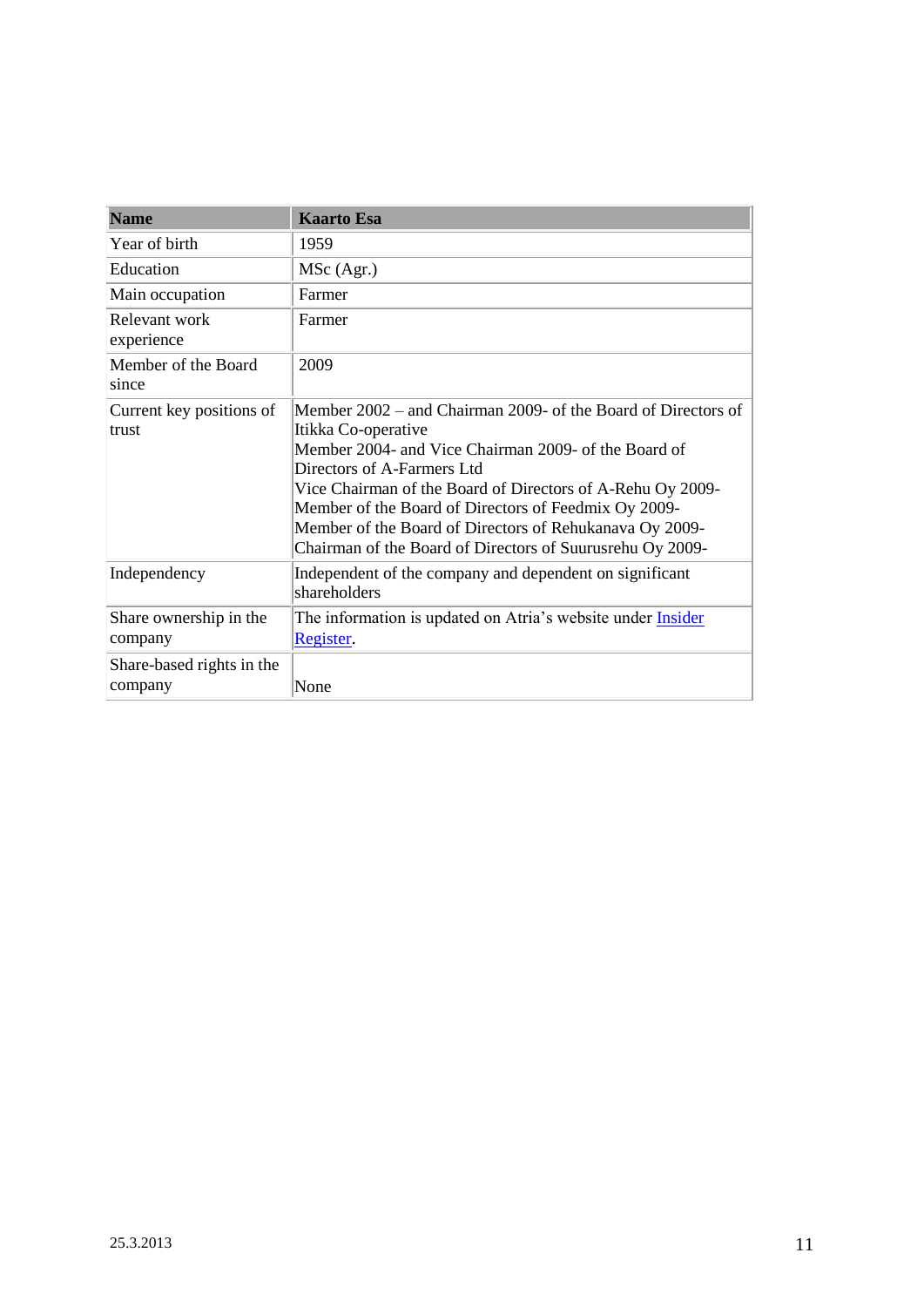| <b>Name</b>                          | Paxal Kjell-Göran                                                                                                                                                                                                                                                                                                                                                                                    |  |  |
|--------------------------------------|------------------------------------------------------------------------------------------------------------------------------------------------------------------------------------------------------------------------------------------------------------------------------------------------------------------------------------------------------------------------------------------------------|--|--|
| Year of birth                        | 1967                                                                                                                                                                                                                                                                                                                                                                                                 |  |  |
| Education                            | Agrologist                                                                                                                                                                                                                                                                                                                                                                                           |  |  |
| Main occupation                      | Farmer, piglet and pork producer                                                                                                                                                                                                                                                                                                                                                                     |  |  |
| Relevant work<br>experience          | Feed salesman at Foremix Oy 1990-1997<br>Primary Production Manager at Pohjanmaan Liha Co-operative<br>1990-1997                                                                                                                                                                                                                                                                                     |  |  |
| Member of the Board<br>since         | 3.5.2012                                                                                                                                                                                                                                                                                                                                                                                             |  |  |
| Current key positions of<br>trust    | Board of Directors of Pohjanmaan Liha: deputy member 1999–<br>2001, Vice Chairman 2002-2009 and Chairman 2010-<br>Board of Directors of A-Farmers Ltd: deputy member 2001–2002<br>and member 2003-<br>Board of Directors of Foremix Oy: member 2004–2009 and<br>Chairman 2010-<br>Member of the Board of Directors of A-Rehu Oy 2010-<br>Chairman of the Board of Directors of Ab WestFarm Oy 2010 - |  |  |
| Expired key positions of<br>trust    | Deputy member of the Board of Directors of the Central Union of<br>Swedish-Speaking Agricultural Producers in Finland 1999–2001                                                                                                                                                                                                                                                                      |  |  |
| Independency                         | Independent of the company and dependent on significant<br>shareholders                                                                                                                                                                                                                                                                                                                              |  |  |
| Share ownership in the<br>company    | The information is updated on Atria's website under <i>Insider</i><br>Register.                                                                                                                                                                                                                                                                                                                      |  |  |
| Share-based rights in the<br>company | None                                                                                                                                                                                                                                                                                                                                                                                                 |  |  |

| <b>Name</b>                       | <b>Maisa Romanainen</b>                                                                                                                                                                                                                                                                                                                                                                                                                |  |  |  |
|-----------------------------------|----------------------------------------------------------------------------------------------------------------------------------------------------------------------------------------------------------------------------------------------------------------------------------------------------------------------------------------------------------------------------------------------------------------------------------------|--|--|--|
| Year of birth                     | 1967                                                                                                                                                                                                                                                                                                                                                                                                                                   |  |  |  |
| Education                         | MSc (Econ.)                                                                                                                                                                                                                                                                                                                                                                                                                            |  |  |  |
| Main occupation                   | Department Store Group Manager of Stockmann plc, Executive<br>Vice President, 2008-                                                                                                                                                                                                                                                                                                                                                    |  |  |  |
| Relevant work<br>experience       | Product Manager, Purchasing Manager, etc. at Brio Oy<br>Stockmann plc:<br>- Purchasing Manager, 1996-1997<br>- Department Store Manager, Moscow, Russia, 1998-2000<br>- Department Store Manager, Tallinn, Estonia, 2000-2005<br>- Manager, Foreign Department Stores, 2005-2007<br>- Manager, Finnish and Baltic Department Stores, 1 Jan-5 Nov<br>2008<br>- Department Store Group Manager, Executive Vice President, 6<br>Nov 2008- |  |  |  |
| Member of the Board<br>since      | 2010                                                                                                                                                                                                                                                                                                                                                                                                                                   |  |  |  |
| Current key positions of<br>trust | Vice member of the Board of Directors of East Office of Finnish<br>Industries 2008 -<br>Member of the Board of Directors of Tuko Logistics Co-operative<br>2009-                                                                                                                                                                                                                                                                       |  |  |  |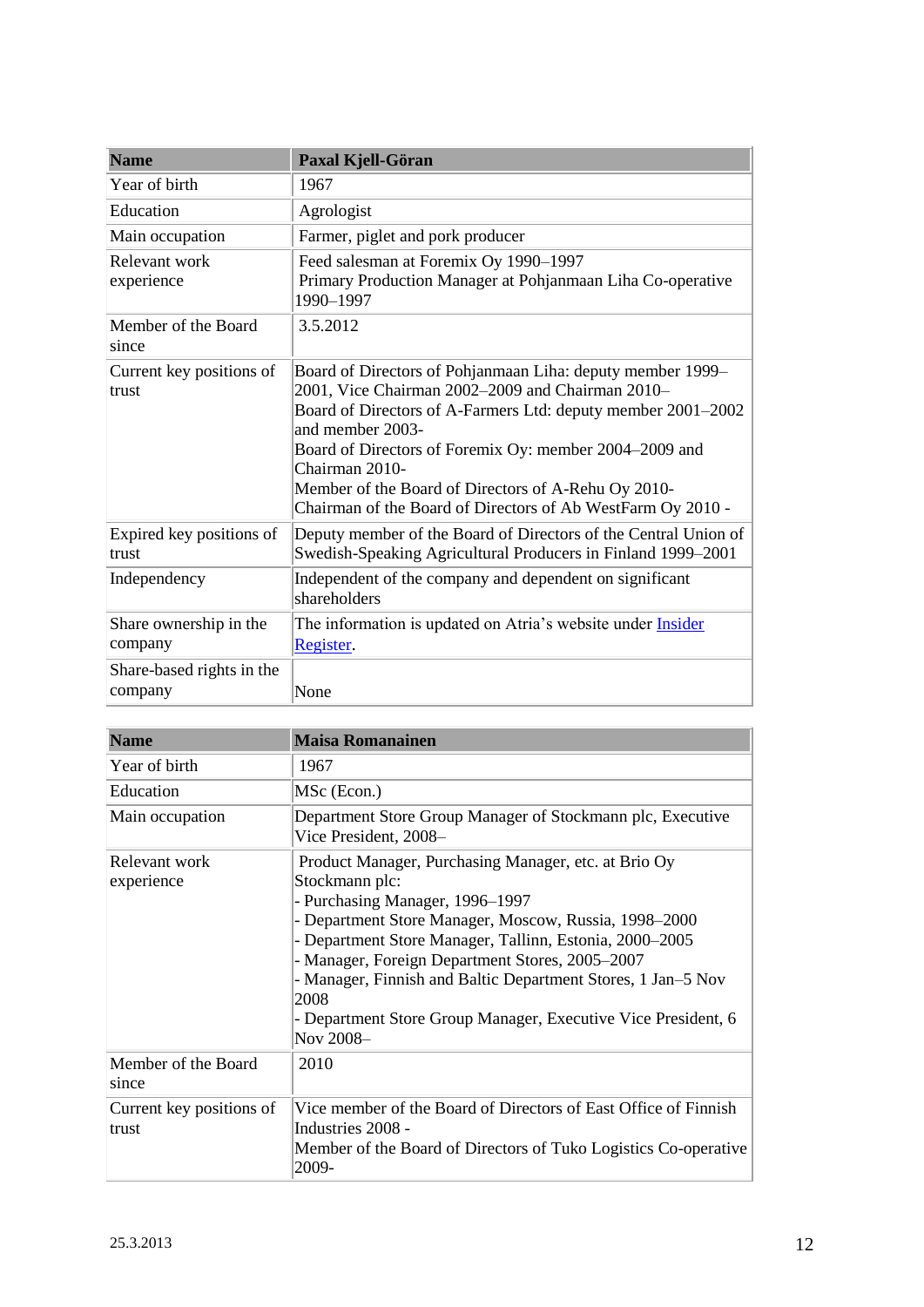|                                      | Member of the Board of Directors of The Finnish Grocery Trade<br>Association 2008-<br>Member of the Board of Directors of the Finnish-Russian<br>Chamber of Commerce (FRCC) 2012- |  |
|--------------------------------------|-----------------------------------------------------------------------------------------------------------------------------------------------------------------------------------|--|
| Independency                         | Independent of the company and significant shareholders                                                                                                                           |  |
| Share ownership in the<br>company    | The information is updated on Atria's website under <b>Insider</b><br>Register.                                                                                                   |  |
| Share-based rights in the<br>company | None                                                                                                                                                                              |  |

| <b>Name</b>                          | Sivula Harri Juhani                                                                                                                                                                                                                                                                                   |
|--------------------------------------|-------------------------------------------------------------------------------------------------------------------------------------------------------------------------------------------------------------------------------------------------------------------------------------------------------|
| Year of birth                        | 1962                                                                                                                                                                                                                                                                                                  |
| Education                            | MSc (Admin.)                                                                                                                                                                                                                                                                                          |
| Main occupation                      | CEO at Restel Group 2011-                                                                                                                                                                                                                                                                             |
| Relevant work<br>experience          | Kesko Corporation, 1987-1999<br>- Sales Manager, Purchasing Manager<br>- Division Manager, Sales Director<br>- Director of Marketkesko<br>- Director of Lähikesko<br>- Director, Retail Division<br>Kesko Corporation/Kesko Food Ltd, 1999-2006<br>- Vice President<br>Onninen Oy, 2006-2010<br>- CEO |
| Member of the Board<br>since         | 2009                                                                                                                                                                                                                                                                                                  |
| Current key positions of<br>trust    | Member of the Board of Directors of Norpe Oy 2010-<br>Member of the Board of Directors of Leipurin Oy 2010-<br>Chairman of the Board of Directors of Tokmanni Oy 2011-<br>Member of the Supervisory Board of Nets Oy 2011-                                                                            |
| Expired key positions of<br>trust    | Member of the Board of Directors of Olvi Oyj 2007-2011                                                                                                                                                                                                                                                |
| Independency                         | Independent of the company and significant shareholders                                                                                                                                                                                                                                               |
| Share ownership in the<br>company    | The information is updated on Atria's website under <i>Insider</i><br>Register.                                                                                                                                                                                                                       |
| Share-based rights in the<br>company | None                                                                                                                                                                                                                                                                                                  |

The members of the company's Board of Directors are independent of the company. Harri Sivula and Maisa Romanainen are independent of both the company and its significant shareholders. Seppo Paavola, Timo Komulainen, Tuomo Heikkilä, Esa Kaarto and Kjell-Göran Paxal are members of the administrative bodies of the company's principal owners – Lihakunta, Itikka Co-operative and Pohjanmaan Liha.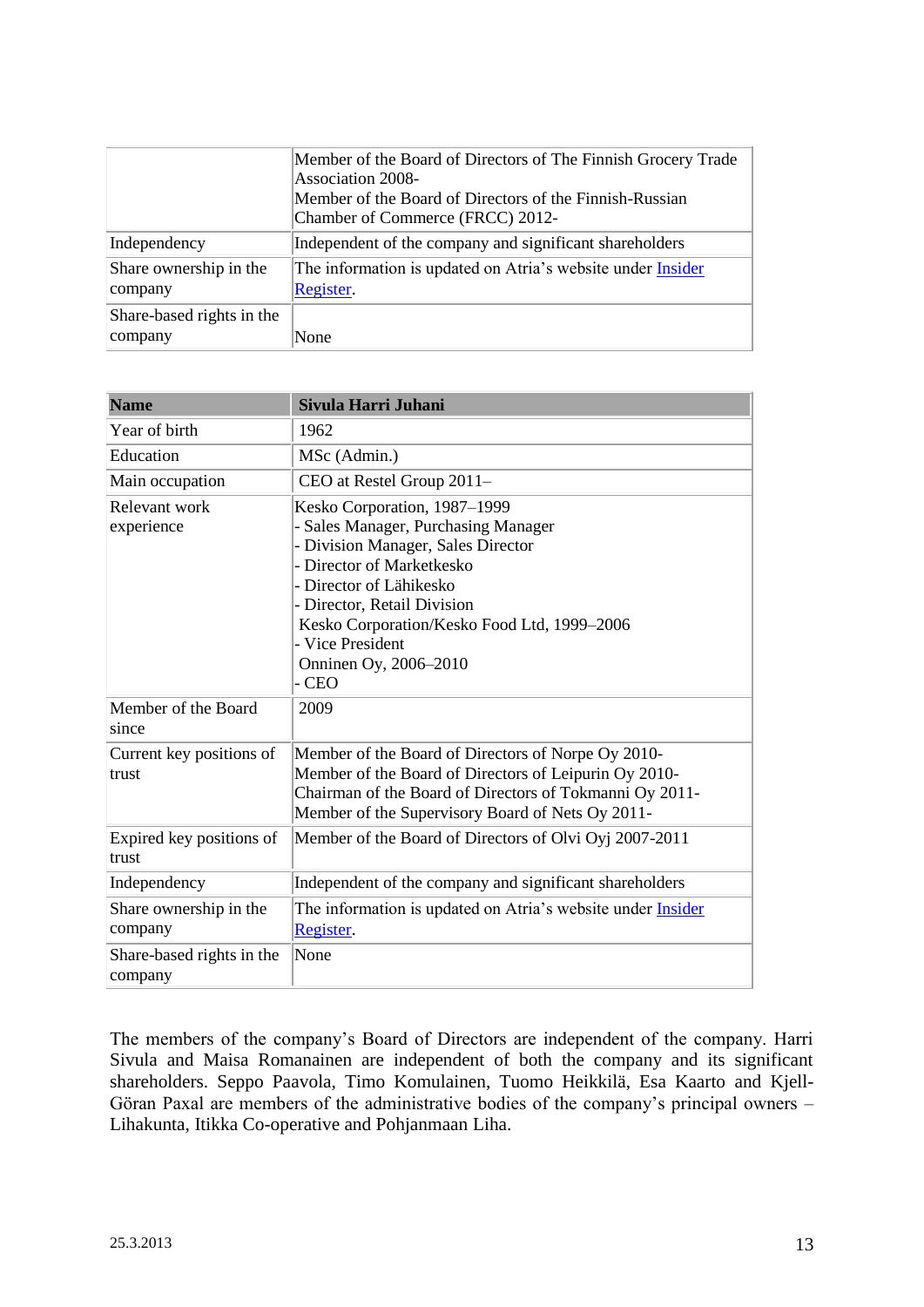The members of the Board of Directors are obligated to provide the Board with sufficient information to assess their skills and independency and to notify the Board of any changes to the information.

## <span id="page-13-0"></span>**7 Board committees**

The Board of Directors may set up committees to handle the duties designated by the Board. The Board shall approve the rules of procedure for the committees. The committees of the Board of Directors are the Nomination Committee and the Remuneration Committee, whose members are elected by the Board from amongst its members according to the rules of procedure of the committee. The committees have no autonomous decision-making power. Decisions are made by the Board of Directors based on the committees' preparations. The committees shall report on their work to the Board of Directors, which also supervises their operations.

#### <span id="page-13-1"></span>**Nomination Committee**

The Nomination Committee consists of the Chairman of the Board of Directors and two members of the Board of Directors elected by the Board itself. In accordance with recommendation 29 of the Corporate Governance Code, the company's CEO or the members of the Board of Directors who belong to the company's other management shall not be elected as members of the Nomination Committee.

According to the rules of procedure, the duties of the Nomination Committee are as follows:

- Making the preparations for the nomination of the CEO and Vice President
- Making the preparations for the mapping of the successors to the CEO and Vice President
- Performing other duties separately assigned to the Nomination Committee by the Board of Directors.

The Chairman shall convene the Nomination Committee as needed. At the meetings, the matters belonging to the duties of the Nomination Committee are reviewed. The Nomination Committee may invite other people to join its meetings if deemed necessary and may use external experts to assist the Committee in fulfilling its duties.

The Chairman of the Nomination Committee is Seppo Paavola and the other members are Maisa Romanainen and Timo Komulainen. All members of the Nomination Committee are independent of the company. Maisa Romanainen is also independent of significant shareholders. The Committee did not meet in 2012.

#### <span id="page-13-2"></span>**Remuneration Committee**

The Remuneration Committee consists of the Chairman, Vice Chairman and one member of the Board of Directors elected by the Board itself. In accordance with recommendation 32 of the Corporate Governance Code, the CEO or people belonging to the company's other management shall not be elected as members of the Remuneration Committee.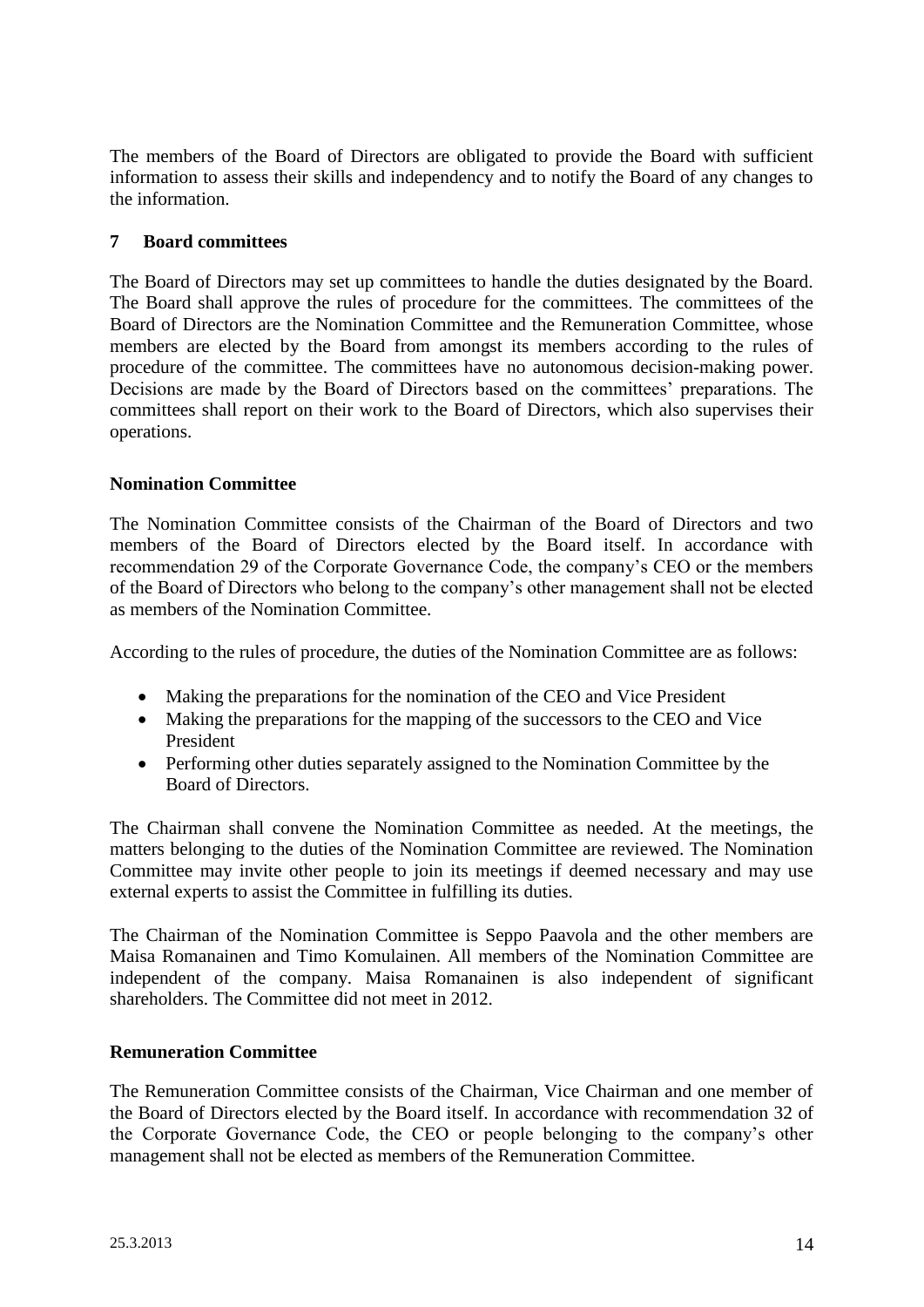The aim of the Remuneration Committee is to ensure the objectivity of decision-making, enhance the achievement of the company's goals through bonus schemes, increase the company's value and ensure that bonus schemes are transparent and systematic. The aim of the Remuneration Committee is also to ensure that the merit pay systems are connected with the company's strategy and the results obtained.

According to the rules of procedure, the duties of the Remuneration Committee are as follows:

- Preparing the terms of employment of the CEO and Vice President and bringing them before the Board of Directors
- Preparing the remuneration, fees and other employment benefits of the directors that report to the CEO and bringing them before the Board of Directors
- Preparing the forms and criteria of the bonus and incentive plans of top management and bringing them before the Board of Directors
- Preparing the content and group assignments of the pension programmes of the company's management and bringing them before the Board of Directors
- Submitting its statement on the bonus arrangements for the whole personnel before their approval and assessing their functionality and the achievement of the goals of the systems
- If required, discussing possible interpretation problems related to the application of the approved bonus schemes and recommending a solution
- If required, reviewing information to be published in the financial statements and, where applicable, in other bonus-related documents
- Performing other duties separately assigned to it by the Board of Directors.

The Chairman of the Remuneration Committee shall convene the Committee as needed, but no less than two times per year. At the meetings, the matters belonging to the duties of the Remuneration Committee are reviewed. The Remuneration Committee may invite other people to join its meetings if deemed necessary and may use external experts to assist the Committee in fulfilling its duties.

The Chairman of the Remuneration Committee is Seppo Paavola and the other members are Timo Komulainen and Harri Sivula. All members of the Remuneration Committee are independent of the company. Harri Sivula is also independent of significant shareholders. The Remuneration Committee met four times in 2012. All members of the Committee attended all meetings.

## <span id="page-14-0"></span>**8 CEO**

The company has a CEO in charge of managing the company's operations in accordance with the instructions and orders issued by the Board of Directors, as well as informing the Board of Directors of the development of the company's operations and financial performance. The CEO also sees to the organisation of the company's day-to-day administration and ensures reliable asset management. The CEO is appointed by the Board of Directors, which decides on the terms of his or her employment.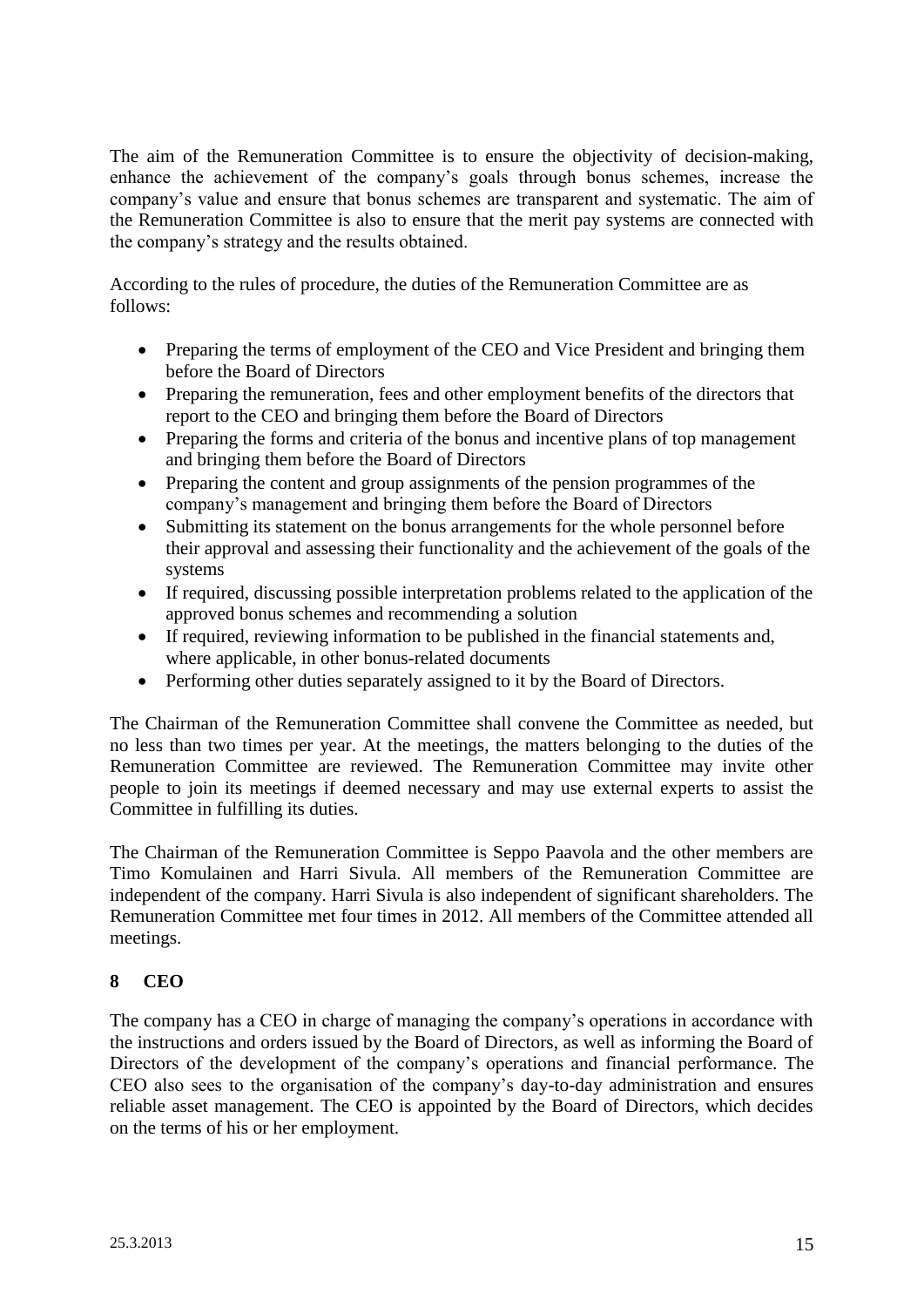Atria Plc's CEO is Juha Gröhn, MSc (Food and Sc.). The full presentation of the CEO is available on the company's website under **[CEO](http://www.atriagroup.com/sijoittajat/HallintoJaJohtaminen/Toimitusjohtaja)** and the CEO's ownership data under **[Insider](http://www.atriagroup.com/sijoittajat/HallintoJaJohtaminen/sisapiiri/Sivut/default.aspx)  [Register](http://www.atriagroup.com/sijoittajat/HallintoJaJohtaminen/sisapiiri/Sivut/default.aspx)**.

## <span id="page-15-0"></span>**9 Management Team**

Atria Group has a Management Team chaired by the CEO. The Management Team assists the CEO in business planning and operational management. The duties of the Management Team include, among others, preparing strategic plans and putting them into practice, handling significant projects and organisational changes as well as reviewing and implementing the Group's risk management measures in their respective areas of responsibility.

The Management Team met eleven (11) times in 2012.

The presentations of the members of the Management Team are available on the company's website under **[Management Team](http://www.atriagroup.com/sijoittajat/HallintoJaJohtaminen/johtoryhma/Sivut/default.aspx)** and the ownership data of the Management Team under **[Insider Register.](http://www.atriagroup.com/sijoittajat/HallintoJaJohtaminen/sisapiiri)**

### <span id="page-15-1"></span>**10 Remuneration**

Atria Plc has prepared a remuneration statement in accordance with recommendation 47 of the Finnish Corporate Governance Code. The statement is available on the company's website (**[www.atriagroup.com/en/investors/Corporategovernance](http://www.atriagroup.com/en/investors/Corporategovernance)**).

## <span id="page-15-2"></span>**11 Internal control, risk management and internal audit**

Internal control and risk management are processes under the responsibility of the company's top management, aimed at ensuring the achievement of the company's goals. The operating principles of internal control are confirmed by the company's Board of Directors. Atria's internal control includes comprehensive risk management and independent internal audit. The purpose of internal control is to ensure that Atria's operations are efficient and in line with the company's strategy, all financial and operational reports are reliable, the Group's operations are legal and the company's internal principles and codes of conduct are complied with.

#### <span id="page-15-3"></span>**Risk management**

The purpose of risk management is to support the execution of Atria's strategy and the achievement of targets and to secure business continuity. Atria Group's risk management goals, principles, responsibilities and powers are specified in its Risk Management Policy, approved by the Board of Directors. The aim of the policy is to contribute to the identification and understanding of risks and to ensure that management receive relevant and sufficient information in support of business decisions.

Risk management is applied to identify, assess and manage factors that jeopardise the attainment of goals. In compliance with the policy, the Group has in place a uniform operating model for risk identification and reporting in all business areas. The model forms an integral part of annual strategic planning. Risks are managed in accordance with the specified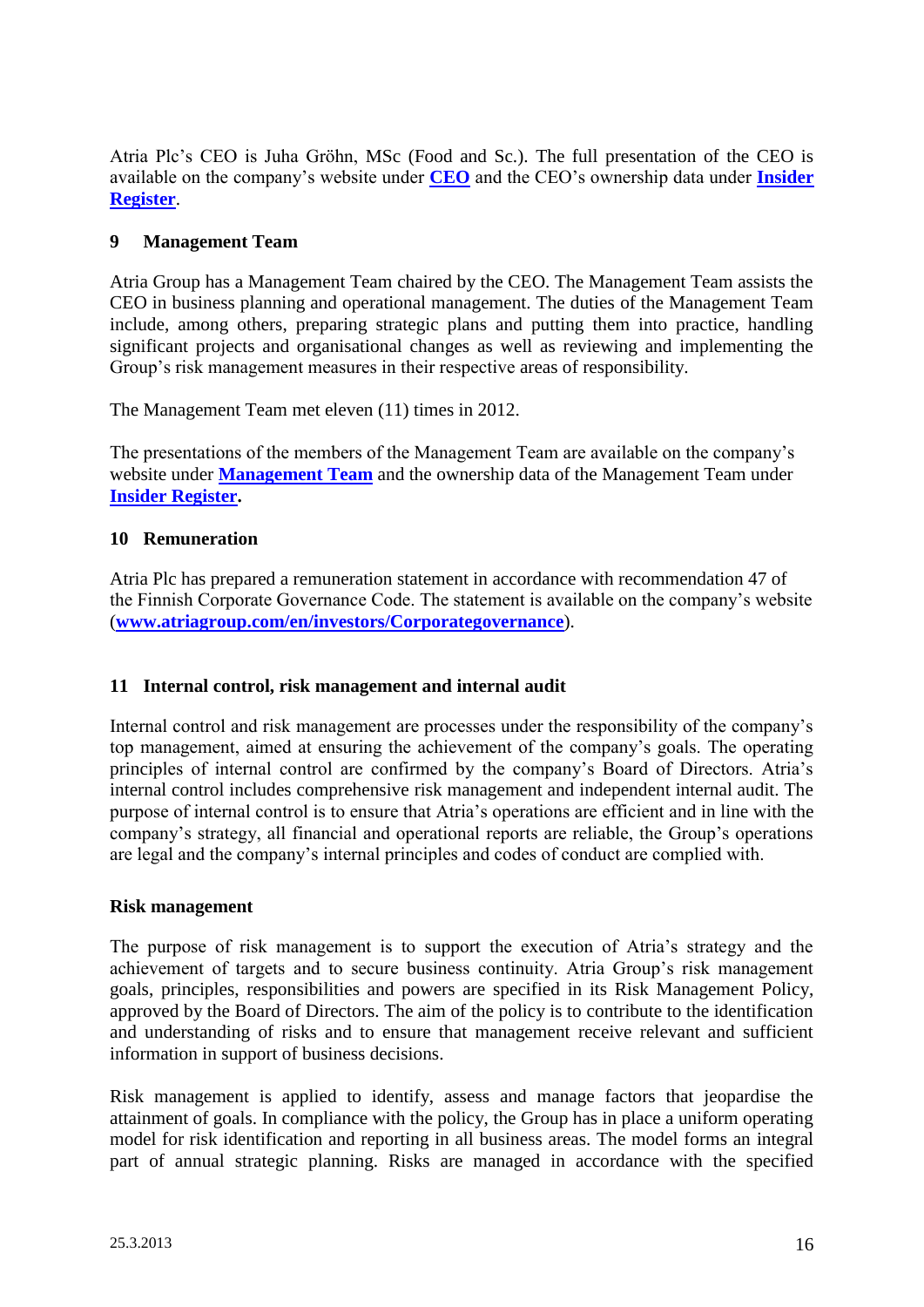approved principles in all business areas and Group operations. In risk assessment, an action plan is defined according to which the identified risks are managed.

#### *Risk definition and classification*

Risks are defined as external or internal (within Atria Group) events that may have a positive or negative impact on the execution of the company's strategy, the achievement of its targets and the continuity of business.

Atria is subject to many different risks. For reporting purposes, Atria's risks are divided into four categories**: business risks, financial risks, operational risks and accident risks**.

**Business risks** are related, for example, to business decisions, resources allocation, the way in which changes in the business environment are responded or management systems in general.

**Financial risks** refer, for example, to the risk of insufficient financial resources in the short or medium term, the risk of the counterparties failing to meet their financial obligations or the risk of changes in market prices affecting the company.

**Operational risks** are defined as deficiencies or disruptions in processes or systems, risks related to people's actions and risks related to legislation or other regulations.

**Accident risks** refer to external or internal (within Atria) events or disruptions that cause damage or loss.

#### *Organisation and responsibilities of risk management*

Atria Plc's Board of Directors approves the Risk Management Policy and supervises its implementation. The CEO is responsible for organising risk management.

Internal control and risk management are implemented by the entire organisation, including the Board of Directors, management and the entire personnel. However, the responsibility for internal control and risk management lies with the company's top management. Organising internal control and risk management is part of Group management. The company's management defines the operational procedures and codes of practice that enable the achievement of the company's goals.

The Group's Management Team and the management teams of the business areas are responsible for identifying and assessing risks and for implementing risk management in their respective areas of responsibility. Financial risk management is centralised in the Group's Treasury unit. The Group's CFO gathers the most significant risks identified and reports them to the Board of Directors at least once a year. The CFO is responsible for development, guidelines and support in risk management and reporting. External advisors are also used in the development work.

Risk management is discussed in more detail in the annual report under "Risk management".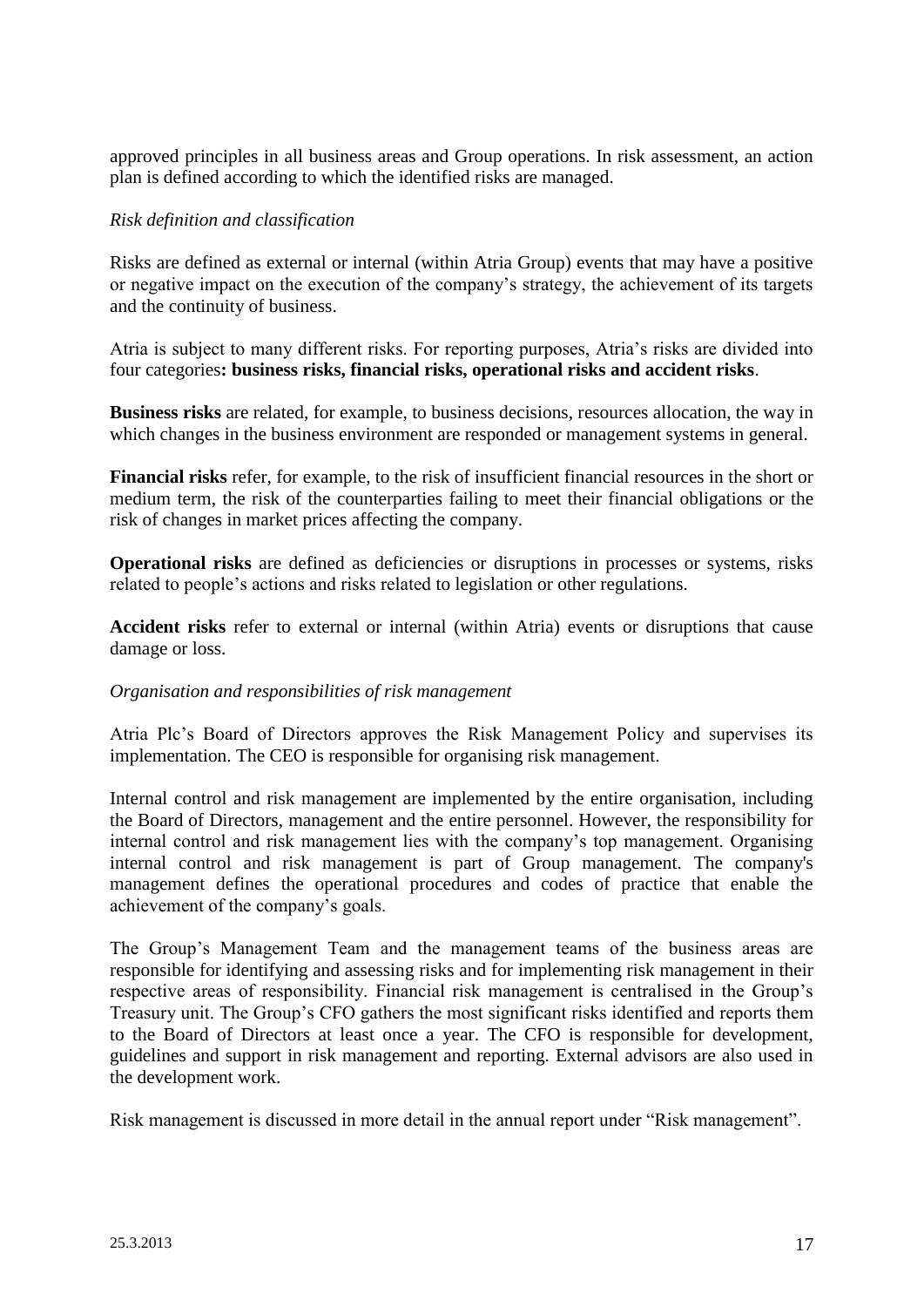## <span id="page-17-0"></span>**Internal audit**

Atria has an internal audit function that is independent of the rest of the organisation and supports Group administration and business area management in achieving their goals. A key task of internal audit is to review and assess the appropriateness, functionality and profitability of the company's risk management and internal control. Therefore, its aim is to contribute to the achievement of the organisation's goals. Within its duties, the function assesses the following areas:

- Correctness and adequacy of financial information
- Compliance with operating principles, codes of practice, regulations and reporting systems
- Protection of property against losses
- Cost-efficiency and effectiveness of the use of resources.

The purpose of internal control is to ensure that all of the company's business areas comply with the Group's rules and guidelines and that the operations are managed effectively. The results of internal auditing are documented, and they are discussed with the management of the audited entity before the report and suggestions for improvement are presented to the CEO of the Group.

The entities to be audited are defined in co-operation with Group management. The audit plan is also based on annual Group-wide risk assessment. The company's Board of Directors approves the annual plan for internal audit. Internal audit also serves as an expert in development projects related to its task domain and carries out separate studies on the assignment of the Board of Directors or the Group's top management. The Internal Auditor reports to the CEO. A summary of the audit results is presented to the Board of Directors at least once a year.

#### <span id="page-17-1"></span>**12 Auditing**

In accordance with the Articles of Association, the company shall have at least one (1) and no more than four (4) auditors and at most as many deputy auditors. The auditors and deputy auditors shall be public accountants or firms of independent public accountants authorised by the Central Chamber of Commerce of Finland. The term of service of the auditors shall end at the conclusion of the Annual General Meeting following their election.

The auditor provides Atria's shareholders with the audit report required by the law in conjunction with the company's financial statements and regularly reports to the company's Board of Directors and management. The auditor participates in a Board meeting at least once a year, on which occasion a discussion of the audit plan and auditing results is arranged.

In 2012, Atria Plc's Annual General Meeting elected PricewaterhouseCoopers Oy, a firm of authorised public accountants, as the company's auditor until the closing of the next AGM. According to the firm, the auditor in charge is Authorised Public Accountant Juha Wahlroos.

*Auditor's remuneration for the 2012 accounting period*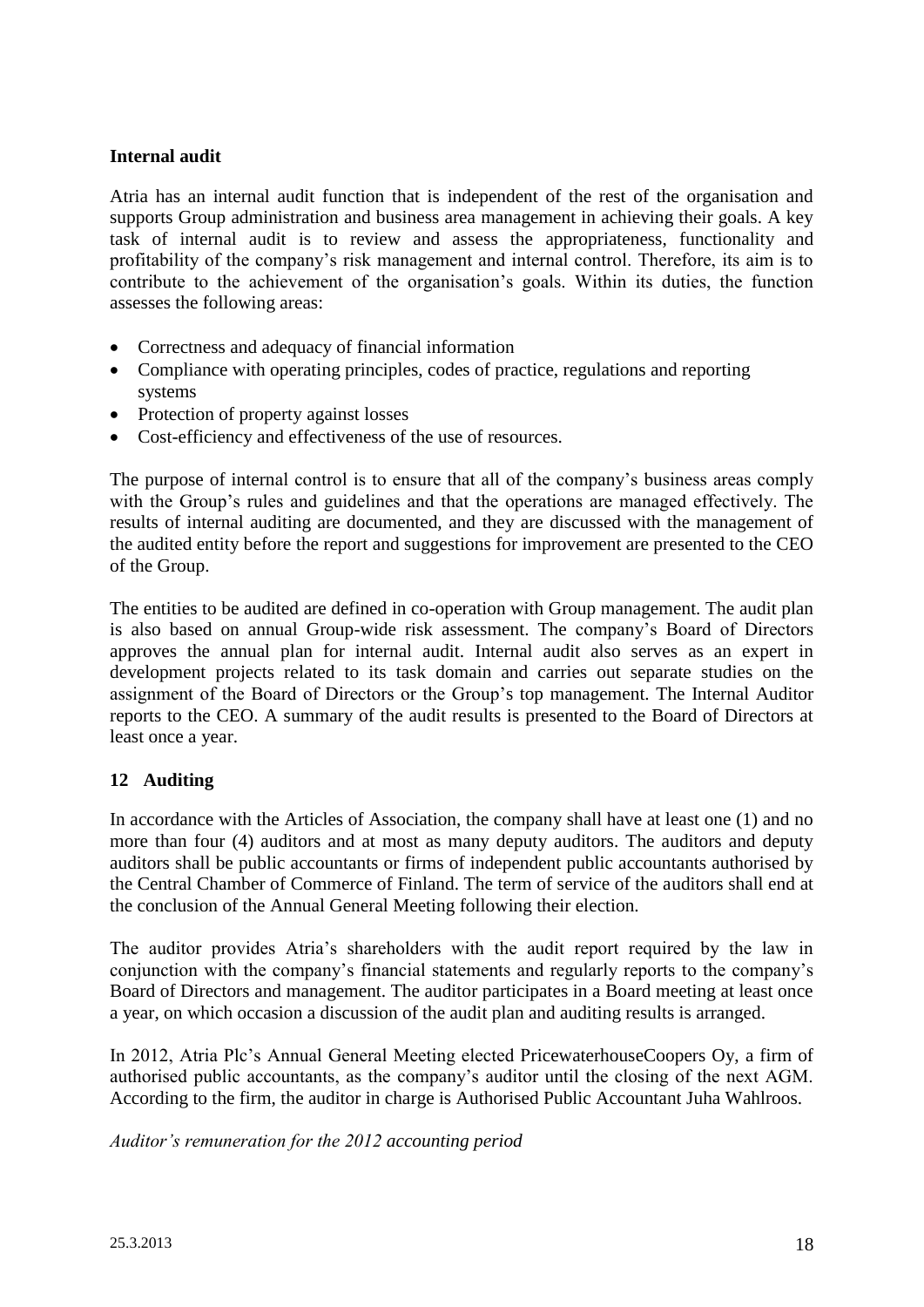In 2012, the Group paid a total of 486,000 euros in auditor's remuneration. The whole Group paid a total of 71,000 euros for services not related to auditing.

## <span id="page-18-0"></span>**13 Insider policy**

Atria complies with NASDAQ OMX Helsinki Ltd's insider guidelines in force since 9 October 2009. Atria's Board of Directors has confirmed the insider guidelines for the company, which include instructions for permanent and project-specific insiders. The company's guidelines have been distributed to all insiders.

The insider registers are maintained in co-operation with Euroclear Finland Oy. The company's legal department and CFO monitor compliance with the insider guidelines. The company has limited insiders' right to trade in the company's shares in the 14 days preceding the publication of the company's interim reports and financial statements. In addition to the public insider register, there is a separate register of other permanent insiders, maintained by the legal department, and there are also project-specific registers wherein insider information is recorded by project.

### <span id="page-18-1"></span>**14 Communications**

The aim of Atria's investor reporting is to ensure that the market has at all times correct and sufficient information available to determine the value of Atria's share. In addition, the aim is to provide the financial markets with versatile information, based on which those active in the capital markets can form a justified image of Atria as an investment object.

## *Silent period*

Atria has established a silent period for its investor relation communications that is three weeks prior to the publication of interim and annual reports. During this period, Atria gives no statements on its financial status.

#### *Investor information*

Atria publishes financial information in real time on its website at www.atriagroup.com, where you can find annual reports, interim reports and press and stock exchange releases. The company's largest shareholders and insiders as well as their holdings are regularly updated on the website.

The disclosure policy approved by Atria's Board of Directors describes the key principles and procedures followed by Atria as a listed company in its communications with the media, capital markets and other stakeholders. Atria's disclosure policy is available in its entirety on the company's website at www.atriagroup.com/en/investors/disclosurepolicy.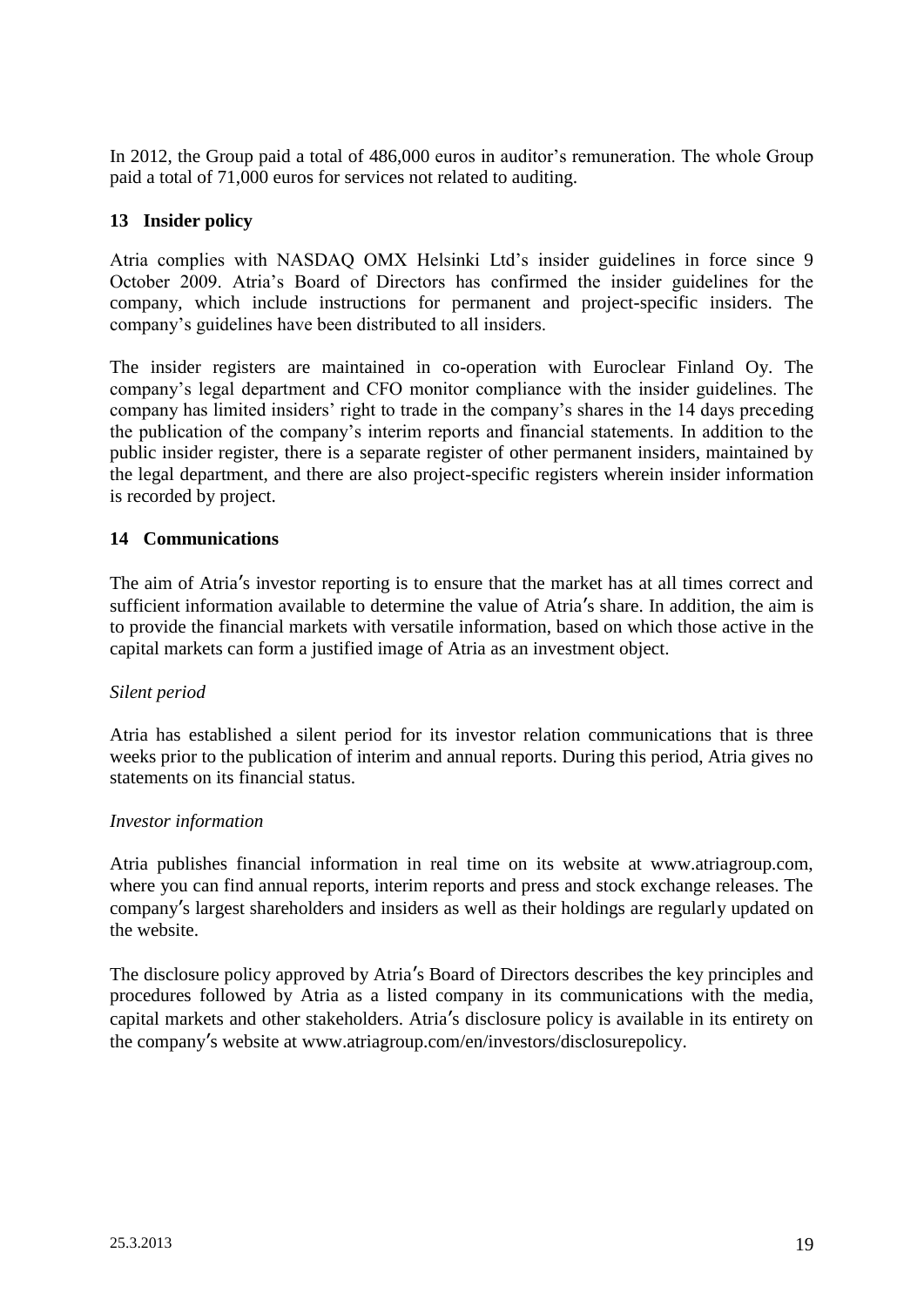

## **Remuneration statement**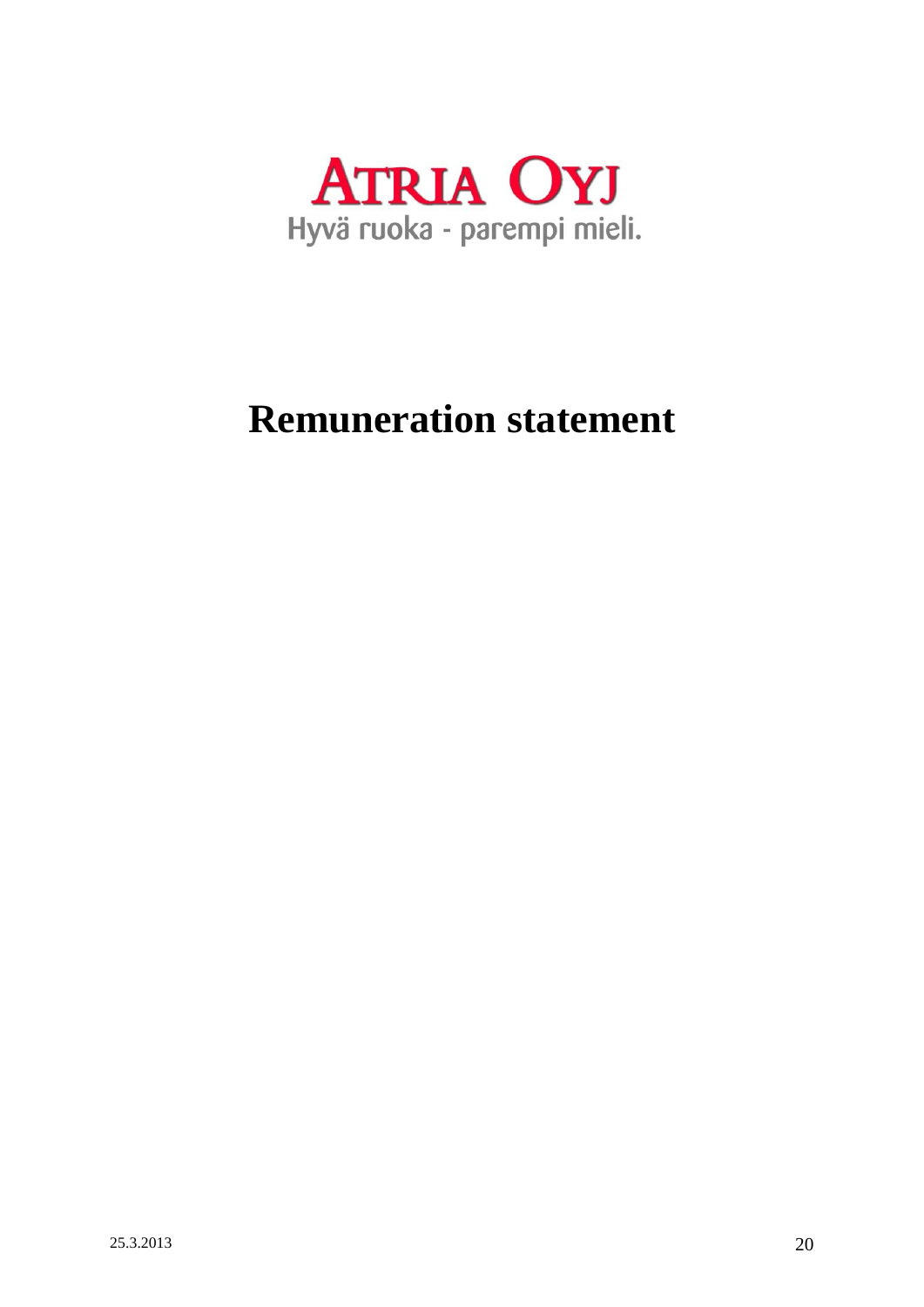## **REMUNERATION STATEMENT**

This remuneration statement of Atria Plc ("Atria" or the "company") is the report referred to in recommendation 47 of the Finnish Corporate Governance Code.

## <span id="page-20-0"></span>**1. Remuneration of the members of the Supervisory Board**

The Annual General Meeting decides yearly on the remuneration to the members of the Supervisory Board. The remuneration paid to the Supervisory Board in 2012 is as follows:

- Meeting compensation 250 euros/meeting
- Compensation for loss of working time 250 euros for meeting and proceeding dates
- Fee of the Chairman of the Supervisory Board 3,000 euros/month
- Fee of the Vice Chairman of the Supervisory Board 1,500 euros/month
- Travel allowance according to the Government Travelling Regulations (train travel in VR Extra Class).

The members of the Supervisory Board have no share incentive plans or share-based bonus schemes.

In 2012, the monthly and meeting fees paid to the members of the Supervisory Board for participating in the work of the Supervisory Board (including being a member of the Supervisory Board of another company belonging the same Group) were as follows:

| Remuneration (in euros) of the members of the<br><b>Supervisory Board in 2012</b> | <b>Work of the</b><br><b>Supervisory</b><br><b>Board</b> | <b>Benefits from</b><br>Group<br>companies | <b>Total</b> |
|-----------------------------------------------------------------------------------|----------------------------------------------------------|--------------------------------------------|--------------|
| Pirkola Ari, Chairman                                                             | 42,800                                                   |                                            | 42,800       |
| Anttikoski Juho, Vice Chairman since May 2012                                     | 13,500                                                   |                                            | 13,500       |
| Paavola Seppo, Vice Chairman until May 2012                                       | 12,000                                                   |                                            | 12,000       |
| Alaranta Juha-Matti, until May 2012                                               | 1,000                                                    |                                            | 1,000        |
| Asunmaa Mika                                                                      | 2,750                                                    |                                            | 2,750        |
| Haarala Lassi Antti                                                               | 2,750                                                    |                                            | 2,750        |
| Hantula Jussi, since May 2012                                                     | 1,000                                                    |                                            | 1,000        |
| Herrala Juhani                                                                    | 2,750                                                    |                                            | 2,750        |
| Holm Henrik                                                                       | 1,750                                                    | 4,800                                      | 6,550        |
| <b>Hyttinen Veli</b>                                                              | 2,750                                                    |                                            | 2,750        |
| Ingalsuo Pasi                                                                     | 2,750                                                    | 5,700                                      | 8,450        |
| Kiviniemi Juha                                                                    | 2,000                                                    |                                            | 2,000        |
| <b>Mutanen Teuvo</b>                                                              | 2,500                                                    |                                            | 2,500        |
| Niku Mika                                                                         | 2,250                                                    |                                            | 2,250        |
| Panula Heikki                                                                     | 2,250                                                    |                                            | 2,250        |
| Parikka Pekka                                                                     | 3,250                                                    |                                            | 3,250        |
| Partanen Juha                                                                     | 2,250                                                    |                                            | 2,250        |
| Puutio Jari, since May 2012                                                       | 1,500                                                    |                                            | 1,500        |
| Tervonen Juho                                                                     | 3,000                                                    | 7,200                                      | 10,200       |
| Toivanen Tomi                                                                     | 2,750                                                    |                                            | 2,750        |
| Tuhkasaari Timo                                                                   | 2,250                                                    |                                            | 2,250        |
| <b>Total</b>                                                                      | 109,800                                                  | 17,700                                     | 127,500      |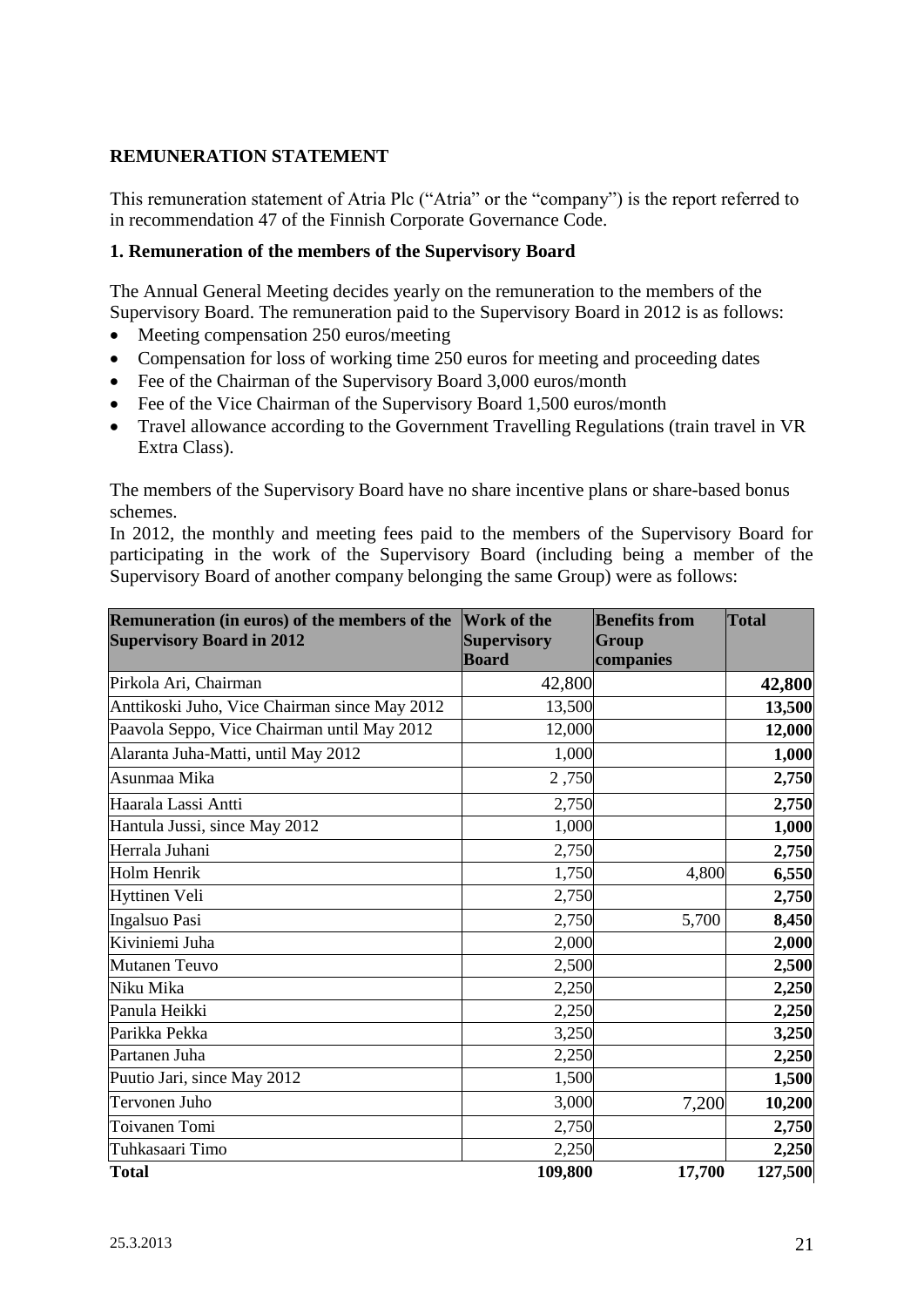#### <span id="page-21-0"></span>**2. Remuneration of the members of the Board of Directors**

The Annual General Meeting decides yearly on the remuneration to the members of Atria's Board of Directors. The remuneration to the members of the Board of Directors is paid as monetary compensation. The members have no share incentive plans or share-based bonus schemes. The principles governing the CEO's remuneration are set out in a different section.

The remuneration paid to the Board of Directors in 2012 is as follows:

- Meeting compensation 300 euros/meeting and compensation for loss of working time 300 euros/meeting and proceeding date
- Fee of the Chairman of the Board of Directors 4,400 euros/month
- Fee of the Vice Chairman of the Board of Directors 2,200 euros/month
- Fee of a member of the Board of Directors 1,700 euros/month
- Travel allowance according to the Government Travelling Regulations (train travel in VR Extra Class).

In 2012, the monthly and meeting fees paid to the members of the Board of Directors for participating in the work of the Board of Directors (including being a member of the Board of Directors of another company belonging to the same Group) were as follows:

| <b>Name</b>       | <b>Position</b>            | <b>Board of</b><br><b>Directors</b><br>and | <b>Benefits</b><br>from Group<br>companies | <b>Total</b> |
|-------------------|----------------------------|--------------------------------------------|--------------------------------------------|--------------|
|                   |                            | committee<br>work                          |                                            |              |
| Seppo Paavola     | Chairman since May<br>2012 | 44,681                                     |                                            | 44,681       |
| Martti Selin      | Chairman until May<br>2012 | 28,503                                     |                                            | 28,503       |
| Timo Komulainen   | Vice Chairman              | 42,600                                     | 36,000                                     | 78,600       |
| Tuomo Heikkilä    | Member                     | 31,500                                     |                                            | 31,500       |
| Esa Kaarto        | Member                     | 30,900                                     | 23,100                                     | 54,000       |
| Kjell-Göran Paxal | Member since May<br>2012   | 19,600                                     | 8,400                                      | 28,000       |
| Maisa Romanainen  | Member                     | 24,900                                     |                                            | 24,900       |
| Harri Sivula      | Member                     | 27,300                                     |                                            | 27,300       |
| <b>TOTAL</b>      |                            | 249,984                                    | 67,500                                     | 317,484      |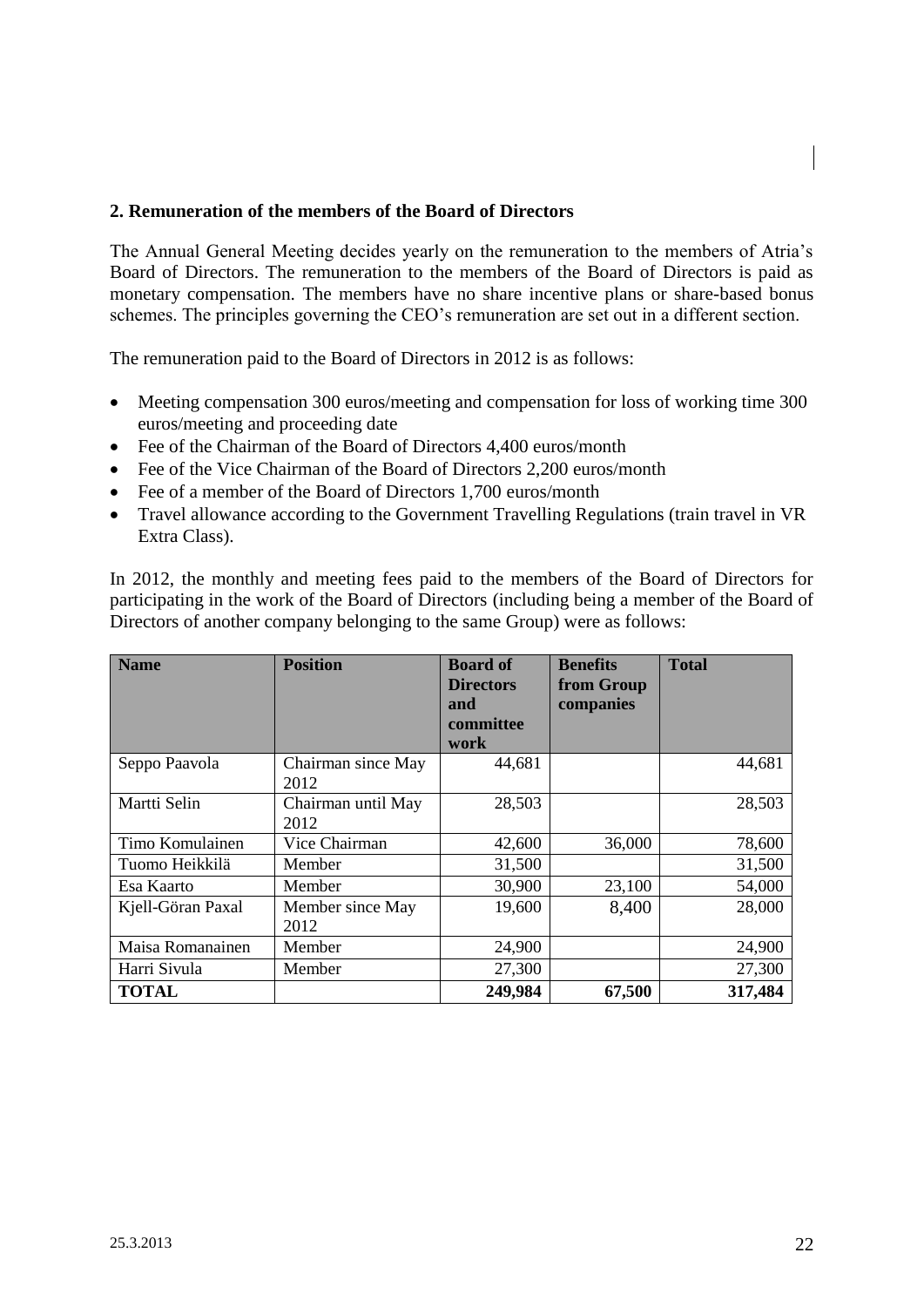### <span id="page-22-0"></span>**3. Bonus scheme for the CEO and other management**

The bonus scheme for Atria Plc's management consists of a fixed monthly salary, merit pay and pension benefits. The company has no share incentive plan or option scheme in place.

Atria Plc's Board of Directors decides on the remuneration, other financial benefits and criteria applied in the merit pay system for the Group's CEO and Management Team, as well as the merit pay principles used for other management members.

The director of a business area and the Group's CEO decide on the remuneration of the members of the management teams of the various business areas according to the one-overone principle. The merit pay systems for the management teams of business areas are approved by the Group's CEO.

The retirement age for the CEO is 63 years. However, the CEO has the right to retire at age 60. The amount of pension is based on the CEO's annual earnings at Atria Group as specified by the Board of Directors. In 2012, the group pension contributions of the CEO were 27% of annual earnings, which included monetary salary and fringe benefits without cash payments of incentive plans.

According to the CEO's contract, the period of notice is six months for both parties. If the company terminates the contract, the CEO is entitled to the salary for the period of notice and a severance pay, corresponding together to 18 months' salary. There are no terms and conditions for any other compensation based on termination of employment.

#### **3.1 Incentive plans for management and key personnel**

## *3.1.1 Long-term incentive plan*

In February 2012, Atria Plc's Board of Directors decided to adopt a new long-term merit pay system for the Group's key personnel. The new system has three 12-month periods: 2012, 2013 and 2014. The earning period for the system ends on 31 December 2014. The compensation earned in an earning period is determined after the period is over based on progress against set targets. The system offers an opportunity to earn cash rewards for reaching targets established for the relevant earning period. Any profit from the system is based on the Group's earnings per share (EPS). Cash rewards payable under the system throughout the course of its earning period, between 2012 and 2014, are capped at EUR 4.5 million. The new system covers 40 of Atria Group's key personnel.

#### *3.1.2 Short-term incentive plan*

Atria Plc's Board of Directors has determined the management and key personnel's merit pay system for 2012. The maximum bonus payable to Atria Plc's CEO and Management Team is 35% to 50% of annual salary, depending on the performance impact and requirement level of each individual's role. The criteria in Atria Plc's merit pay system are the performance